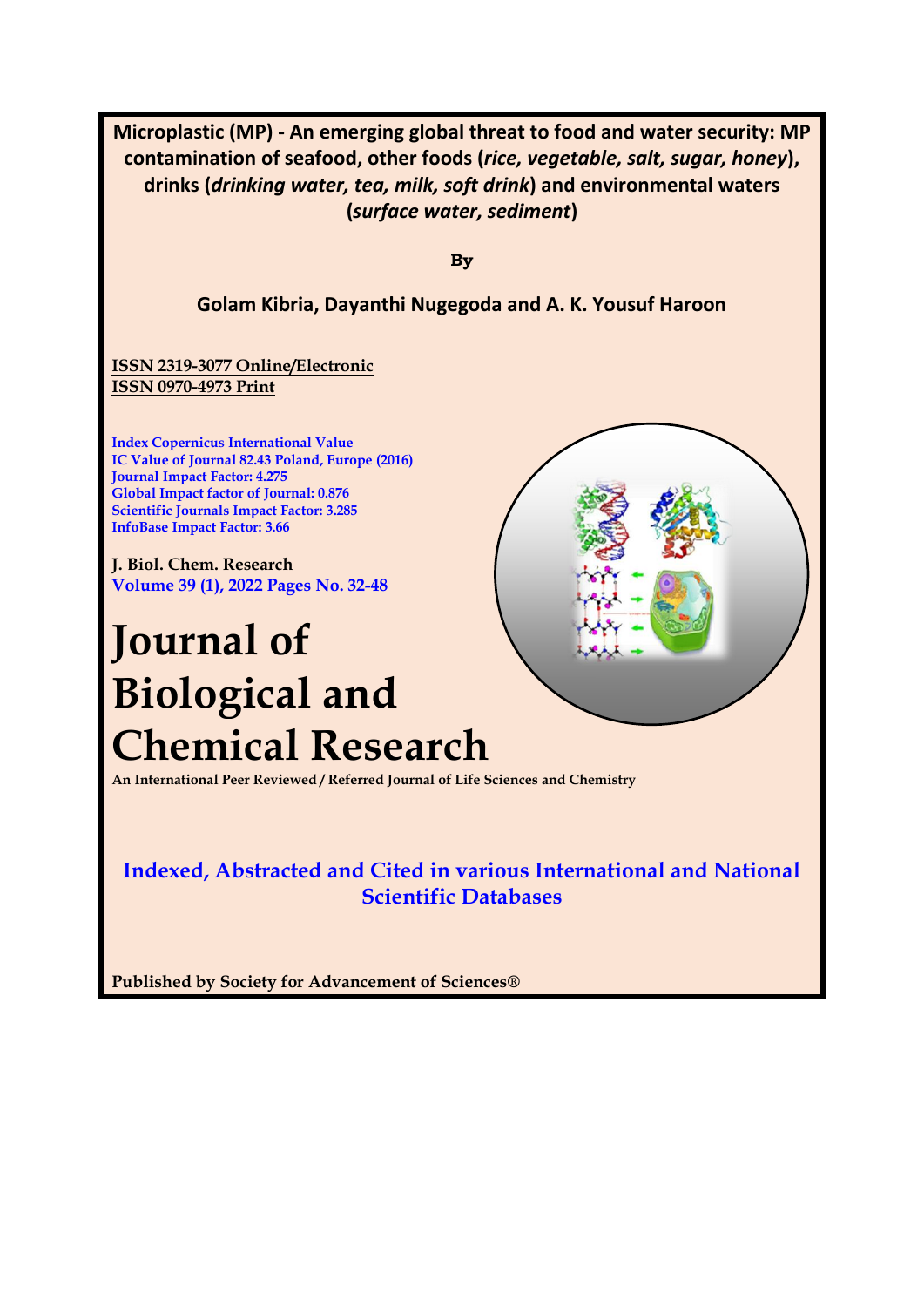**J. Biol. Chem. Research. Vol. 39, No. 1, 32-48, 2022**

**(An International Peer Reviewed / Refereed Journal of Life Sciences and Chemistry) Ms 39/01/014/2022 All rights reserved ISSN 2319-3077 (Online/Electronic) ISSN 0970-4973 (Print)**



**Dr. Golam Kibria http:/[/ www.sasjournals.com](http://www.sasjournals.com/) http:/[/ www.jbcr.co.in](http://www.jbcr.co.in/) [jbiolchemres@gmail.com](mailto:jbiolchemres@gmail.com)**

**Received: 11/11/2021 Revised: 04/03/2022 Accepted: 05/03/2022**

**RESEARCH PAPER**

**Microplastic (MP) - An emerging global threat to food and water security: MP contamination of seafood, other foods (***rice, vegetable, salt, sugar, honey***), drinks (***drinking water, tea, milk, soft drink***) and environmental waters (***surface water, sediment***)**

# **Golam Kibria, Dayanthi Nugegoda and \*A. K. Yousuf Haroon School of Science, RMIT University, Australia \*Bangladesh Fisheries Research Institute, Bangladesh**

# **ABSTRACT**

*This short article collected, collated, analysed, synthesised, reviewed, interpreted, and documented microplastic (MP) contamination of seafood, other foods, drinks, and environmental waters across the globe. It identified the possible routes of MP contamination. Fishes, as well as, surface waters and sediments were found contaminated with MP across the globe. There has been very limited research on other foods and drinks with reference to MP contamination. Based on those limited research, rice brands (Australia, India, Pakistan, and Thailand), vegetable samples (Mexico), salt samples (Australia, China, France, Iran, Japan, Malaysia, New Zealand, Portugal, South Africa, Spain, the USA), sugar samples (Germany), and Honey samples (Germany, France, Italy, Spain, and Mexico) have been contaminated with MPs. Among the drinks, bottled water samples (Germany), tap water samples (Cuba, Ecuador, England, France, Germany, India, Indonesia, Ireland, Italy, Lebanon, Slovakia, Switzerland, Uganda, and the USA), beer samples (Germany, Mexico, the USA), soft drink samples (Mexico), energy drink samples (Mexico), cold tea and tea infusions samples (Mexico, Canada), and milk samples (Mexico) were also contaminated with MPs. In a number of food and drink samples, MP contaminant levels were 100% (beer, bottled water, carrot, cold tea, dried fish, fruit, fresh fish, honey, milk, mussel, rice, salt, sediment, surface water, and sugar). Fibres were the dominant MPs detected. MP as well high-risk chemicals/pollutants adsorbed in MPs can be transferred to humans via the consumption of contaminated food and drinks. This article confirmed that MP is an emerging global threat to food and water security.*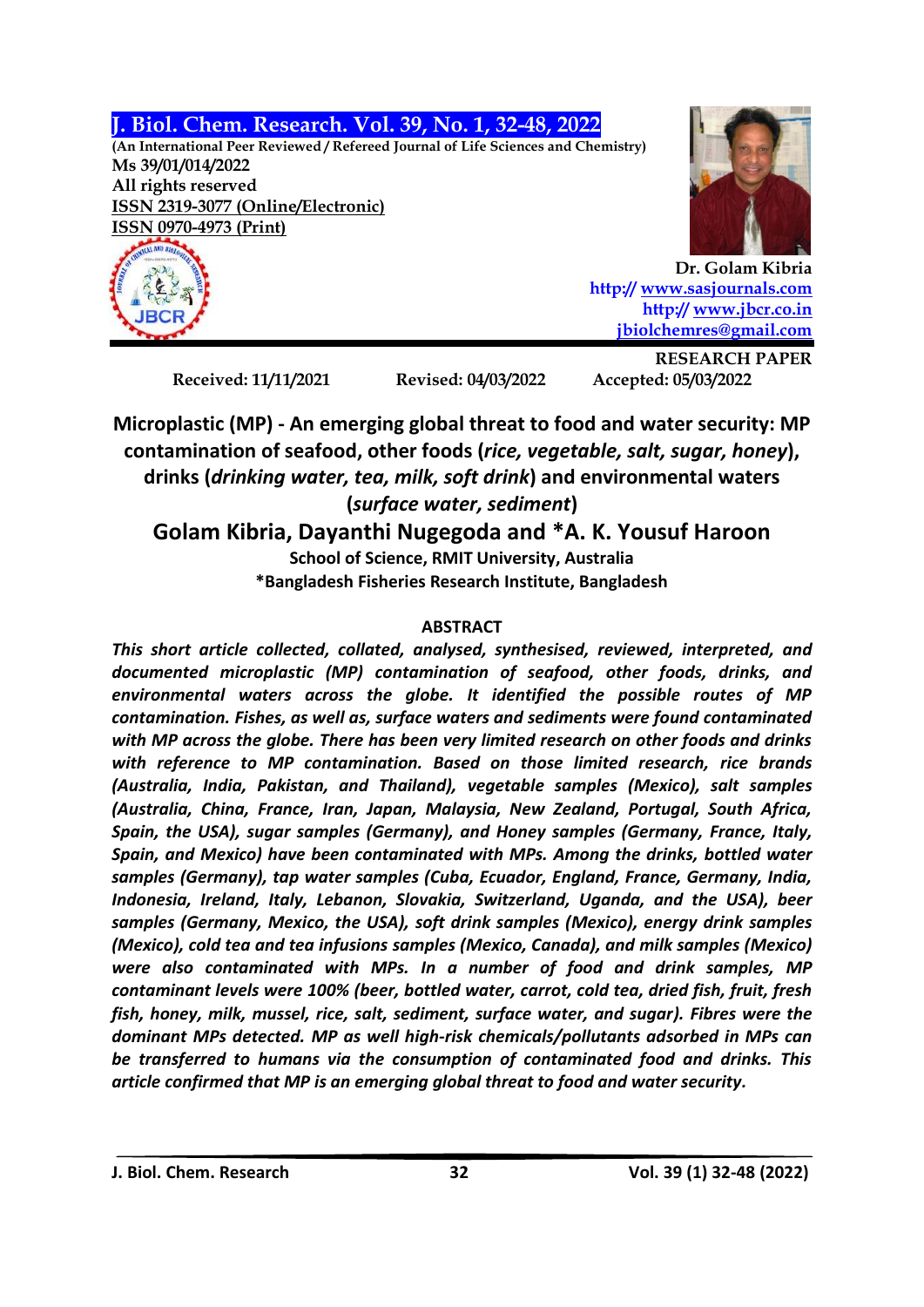*Apart from the risk posed on seafood, other foods, drinks, and environmental waters, MP can threaten the global climate by increasing greenhouse gas emissions (CO2, CH4) from plastic waste and may undermine achieving the UN sustainable development goals. Therefore, attempts should be made to curb the proliferation of plastic pollution by phasing out its use in consumer goods.* 

*Keywords: Microplastic, contamination, seafood, rice, vegetable, sugar, salt, water, drinks and environmental waters.*

## **INTRODUCTION**

Plastic waste/pollution is ubiquitous and is reported from the Arctic to the Antarctic, from the surface to sediments (Kibria, 2017). They are most commonly derived from petrochemicals (natural gas, oil, or coal). Plastic waste does not readily biodegrade but persists in the aquatic environment for a long period (for example, plastic fishing lines and nets can last up to 600 years (Kibria et al., 2021). Plastic breaks into smaller pieces such as microplastics (MP) (<5 mm in size).

MP can be found across the globe, including the deepest area of the ocean (Lusher et al., 2015) and marine sediments (Peng et al., 2017). It has been detected in fishes (Jabeen et al., 2017; Karami et al., 2017a), sharks (Parton et al., 2020), molluscs (Mathalon and Hill, 2014; Rochman et al., 2015), crustaceans (Murray and Cowie, 2011; Devriese et al., 2015) and seaweed (Li et al., 2020). MP contamination has also been reported in various other foods and drinks including rice (Dessi et al., 2021), vegetables (Conti et al., 2020), salt (Yang et al., 2015; Karami et al., 2017b; Iñiguez et al., 2017; Gündoğdu 2018; Kosuth et al., 2018), sugar (Liebezeit and Liebezeit, 2013), honey (Liebezeit and Liebezeit, 2013), bottled waters (Oßmann et al., 2018; Schymanski et al., 2018), tap water (Kosuth et al., 2018), beer (Liebezeit and Liebezeit, 2014; Lachenmeier et al., 2015; Kosuth et al., 2018), soft drinks (Shruti et al., 2020), energy drinks (Shruti et al., 2020), tea (Hernandez et al., 2019; Shruti et al., 2020) and milk (Kutralam-Muniasamy et al., 2020). One of the main risks of MP particles as a contaminant is that they can transfer to humans via food and water. The objectives of this article are to:

- Collect, collate, analyse, synthesise, review, interpret, and document MP contamination of seafood, other foods, drinks, and environmental waters across the globe; and
- Identify possible routes of contamination of seafood, other foods, drinks, and environmental waters

## **MATERIAL AND METHODS**

Data and information relating to MP contamination of seafood, other foods, drinks, and environmental waters were obtained using the following search engines: Google Search, Science Direct, Research Gate online, Scopus, PubMed, SpringerLink, Web of Science, Wiley Online Library, Springer Nature, and RMIT University Library database. We have used the following keywords in our search: **(i)** *microplastics +seafood/fish/sharks/ shrimps/mussels/oysters/ seaweed;* **(ii)** *microplastics + rice/ vegetable/salt/sugar/honey; (***iii)**  *microplastics + drinking water/tap water/bottled water/soft drinks/energy drinks/milk/tea*; and (**iv)** *microplastics + surface water/lake/oceans/coast/river sediment.*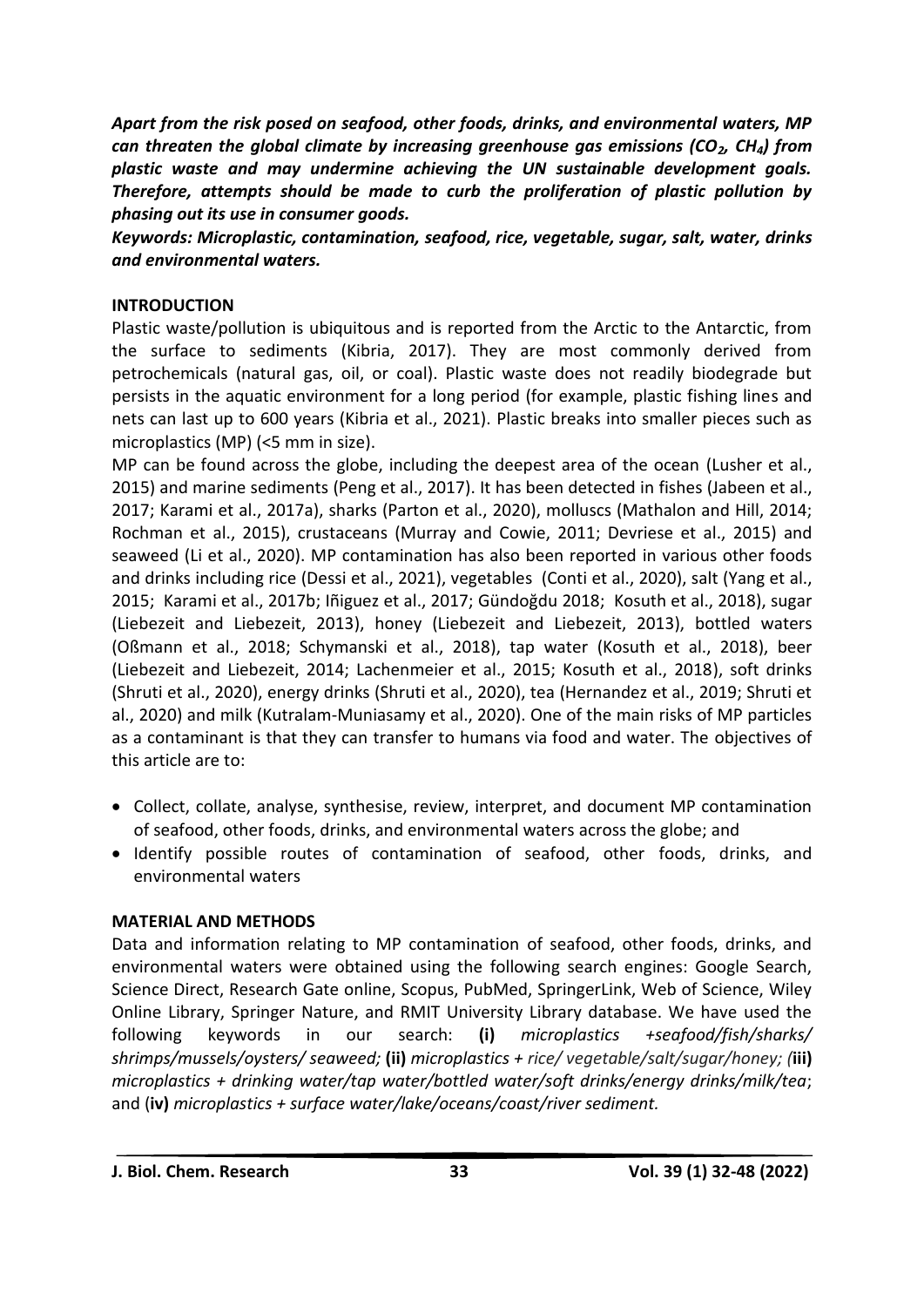#### **RESULTS AND DISCUSSION**

## **MP contamination of seafood, other foods, drinks, and environmental waters Seafood**

MP contaminated a wide range of seafood organisms including fishes, sharks, oysters, mussels, shrimps, lobsters, and seaweeds. For example, fishes have been found contaminated across the Arctic Ocean, the Atlantic Ocean, Australia, the Baltic Sea, Bangladesh, Belgium, Brazil, Canada, Chile, China, Fiji, France, the Gulf of Mexico, India, Indonesia, Iran, Italy, Japan, Malaysia, The Mediterranean Sea, the Netherlands, North Pacific Central Gyre, North Pacific Subtropical Gyre, North Sea, Norway, Portugal, Saudi Arabia, Scotland, South Pacific Subtropical Gyre, Spain, Tanzania, Thailand, Turkey, the United Kingdom, the United States of America and Vanuatu (Kibria et al., 2021).

MP was found in 100 % of fishes from the East China Sea (Jabeen et al., 2017), in 67 % of sharks from the UK (Parton et al., 2020), 63 % in brown shrimps from Belgium (Devriese et al., 2015), 83 % in Lobsters from Norway (Murray and Cowie, 2011), 100 % in blue mussels from Canada (Mathalon and Hill, 2014), 33 % in the Pacific oysters from Canada (Rochman et al., 2015), 95.8 % in nori seaweeds from China (Li et al., 2020 ), 20 % in canned fishes from Australian and Malaysian markets (Karami et al., 2018) and 100 % in dried fishes from Malaysia (Karami et al., 2017a). MPs may have been ingested by pelagic fishes, demersal fishes, and demersal prawns /shrimps 'mistakenly/ or confusing' it as 'preys or food' while searching for food. MPs can also be accidentally ingested by filter-feeding organisms such as mussels and oysters during their normal filter feeding processes. The presence of MPs in the fish may reflect MPs occurrence in the environment where the fishes live.

Moreover, the ingested MP can result in a number of sub-lethal or lethal effects on seafood organisms, such as (a) gut blockage, false satiety sensation, physical injury in exposed fish (Browne et al., 2008; Wright et al., 2013); (b) hepatic stress due to bioaccumulation of chemical pollutants in plastics (Rochman, 2013) and (c) effect on reproduction and growth (Watts et al., 2015). As a consequence of MP contamination of seafood, there is a strong likelihood of human exposure to MPs as well as high risks pollutants adsorbed in MPs via the food chain (Kibria, 2018; Kibria et al., 2021a) (see also Table 1, Figure 1). Seafood contamination with MPs is a significant threat to seafood security. Seafood is a source of protein, vitamins (B6, B12), omega-3 fatty acids, income (employment), export (foreign exchange earnings), and support livelihoods of people across the globe. It is an important source of animal protein to more than one billion poorest people in the world and in some tropical countries like Bangladesh, the Pacific islands, and the Maldives, fish provides more than 60 % of the animal protein supply (Kibria et al., 2021b).

## **Other Foods**

#### *Rice*

A total of 52 rice samples from *Australia* (Jasmine white, Japanese white sushi, brown, arborio), *India* (white, white basmati); *Pakistan* (brown, basmati, white basmati), and *Thailand* (brown, Jasmine and white) were found 100% contaminated with MPs (Dessì et al., 2021). Polymer types detected in rice samples were polyethylene/PE (95%), polypropylene/PP (4%) and Polyethylene terephthalate/PET (1 %). The study (Dessi et al., 2021) reported that plastic concentrations in rice samples differed by the type of rice (instant rice Vs uncooked rice; the washed Vs unwashed rice). Washing the rice significantly reduced the amount of plastic contamination in rice samples.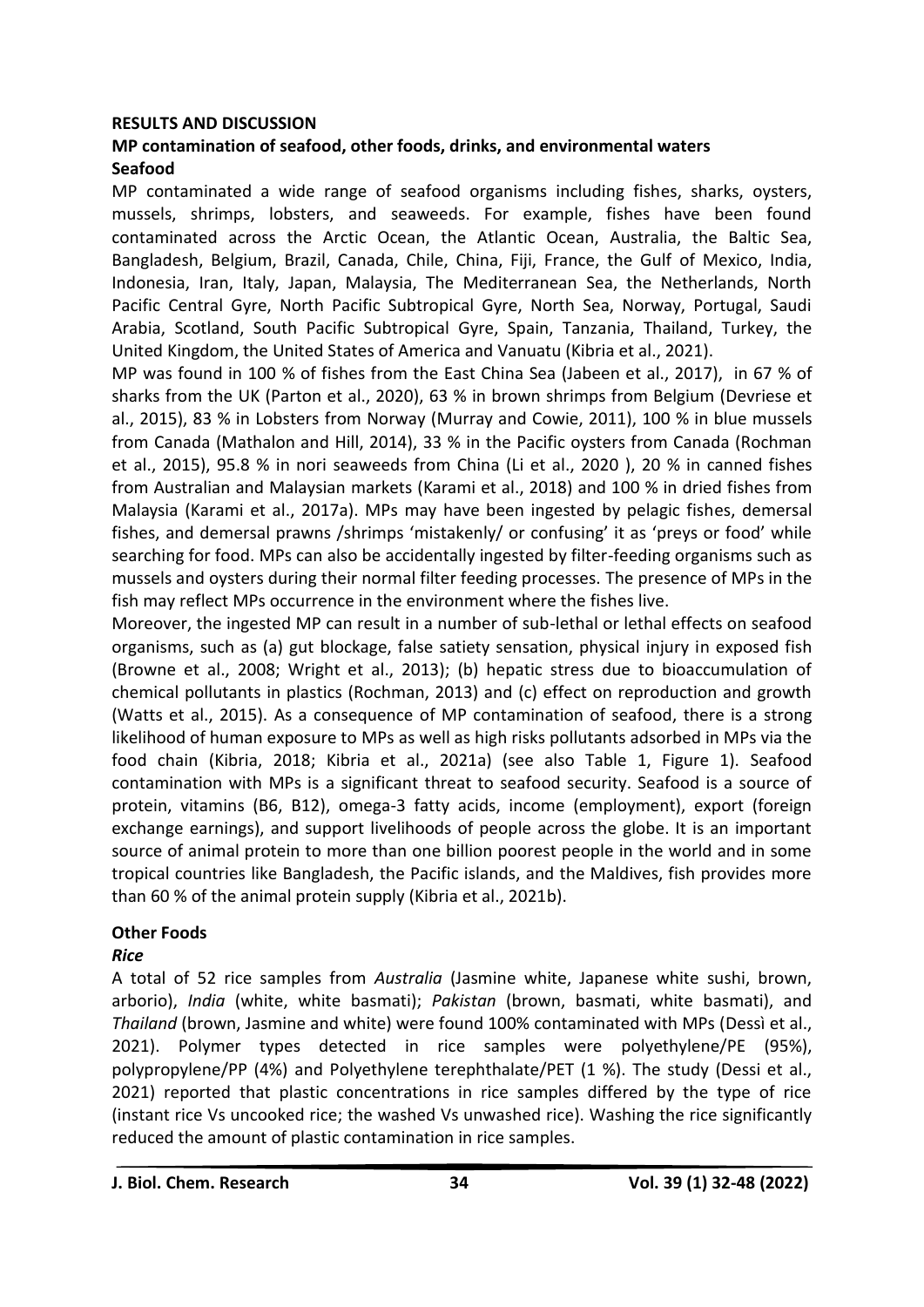Rice contamination with MPs is a significant threat to food security since rice is the staple food for more than half of the global population. In particular, in the case of Bangladesh and Cambodia rice constitute about 70% of the daily dietary energy intake (Calpe, 2006) (see also Table 1, Figure 1).



**% of positive samples with microplastics**

**Figure 1. Frequency of occurrence of microplastics (% of MPs detected) in seafood, other foods, drinks, and environmental waters [MP=microplastics; n = number of samples examined; 1-24 on the y axis are references. 1. Liebezeit and Liebezeit, 2014; 2. Schymanski et al., 2018; 3. Karami et al., 2018; 4. Karami et al., 2017a; 5. Shruti et al., 2020; 6. Lessy and Sabar, 2021; 7. Conti et al., 2020; 8. Liebezeit and Liebezeit, 2013; 9. Murray and Cowie, 2011; 10. Kutralam-Muniasamy et al., 2020; 11. Mathalon and Hill, 2014; 12. Dessi et al., 2021; 13. Rochman et al., 2015; 14. Kosuth et al., 2018; 15. Li et al., 2020; 16. Peng et al., 2017; 17. Parton et al., 2020; 18. Devriese et al. 2015; 19. Shruti et al., 2020; 20. Liebezeit and Liebezeit, 2013; 21. Schmidt et al., 2018; 22. Kosuth et al., 2018; 23. Shruti et al., 2020; 24. Conti et al., 2020].**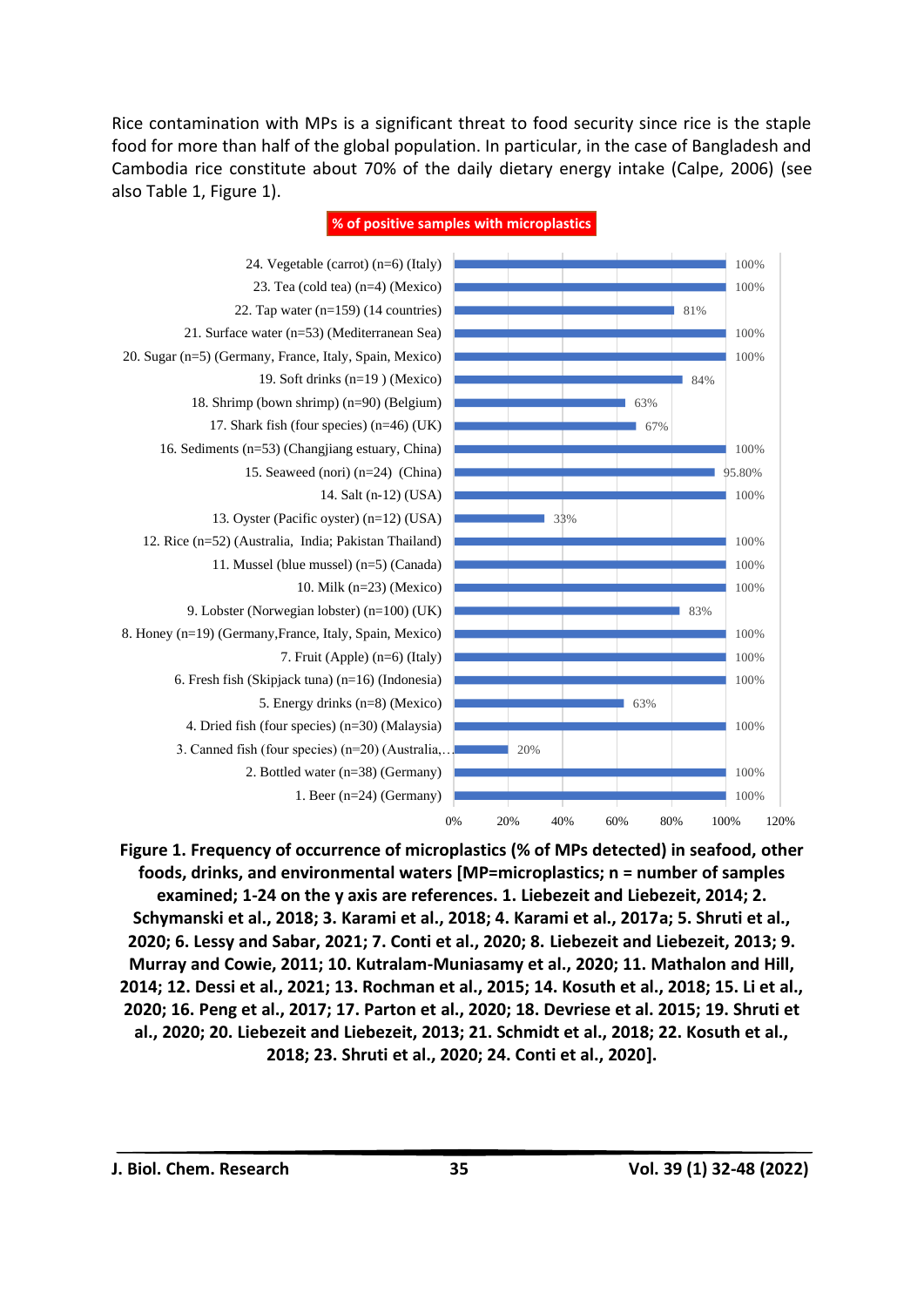**Table 1. Selected examples of seafood (***fish, shrimp, lobster, mussel, oyster, seaweed***), other foods (***rice, vegetable, honey, sugar, salt),* **drinks** *(bottled water, tap water, soft drinks, beer, energy drinks)***, and environmental waters** *(surface water, sediment)* **contaminated with microplastics [***ABS= acrylonitrile-butadiene-styrene; dw = dry weight; MPs = microplastics; na= data is not available; PA = polyamide; PAA= polyacrylamides; PE = polyethylene; PEA = Poly(ester-amide); PET = polyethylene terephthalate; PEST =polyester; PES = Polyethersulfone;* 

| <b>Items and</b> | <b>Positive</b> | <b>Polymer</b> | Remarks/ main research<br><b>Polymer</b> |                                        | <b>References</b> |
|------------------|-----------------|----------------|------------------------------------------|----------------------------------------|-------------------|
| country          | samples/        | shapes         | findings<br>types                        |                                        |                   |
|                  | <b>Total</b>    | detected       | detected                                 |                                        |                   |
|                  | samples         |                |                                          |                                        |                   |
| Beer             | 23/26           | Fibres         | PA, PEA,                                 | Shruti et<br>152 MP particles/L; water |                   |
| Mexico           | (88%)           | $(93.42\%)$    | <b>ABS</b>                               | source and packaging<br>al., 2020      |                   |
|                  |                 | fragments      |                                          | materials (PET, which                  |                   |
|                  |                 | (6.52%)        |                                          | breaks down overtime)                  |                   |
|                  |                 |                |                                          | are possible sources for               |                   |
|                  |                 |                |                                          | MPs.                                   |                   |
| <b>Bottled</b>   | 22/22           | na             | PET (84%),                               | Returnable bottles had                 | Schymanski        |
| water            | (100 %)         |                | PP (7%)                                  | higher MPs (118 MP/L)                  | et al., 2018      |
| Germany          |                 |                |                                          | compared to single-use                 |                   |
|                  |                 |                |                                          | plastic bottles (14 MP/L)              |                   |
|                  |                 |                |                                          | (bottles are made of PET).             |                   |
| Energy           | 5/8             | Fibres         | PA                                       | 14 MP particles/L; water               | Shruti et         |
| drinks           | (62.5 %)        | (100%)         |                                          | source and packaging<br>al., 2020      |                   |
| Mexico           |                 |                |                                          | materials are possible                 |                   |
|                  |                 |                |                                          | sources for MPs.                       |                   |
| Fish             | 12/12           | Fragments      | PP, PE, PS,                              | (i) MP contamination in                | Karami et         |
| (dry) (four      | (100 %)         | (85.7%)        | PA                                       | eviscerated fish: mullet>              | al., 2017a        |
| species)         |                 | films          |                                          | croaker> mackerel>                     |                   |
| Malaysia         |                 | $(10\%)$       |                                          | anchovy.                               |                   |
|                  |                 |                |                                          | (ii) MPs contaminated                  |                   |
|                  |                 |                |                                          | during handling or salting             |                   |
|                  |                 |                |                                          | or drying processes.                   |                   |
| Fish             | 21/21           | Fibres         | Cellophane                               | (i) All pelagic,                       | Jabeen et         |
| (marine)         | (100 %)         | (61.4%),       | (49%), PET                               | benthopelagic, demersal<br>al., 2017   |                   |
| China            |                 | fragments      | $(10.6\%)$                               | fish ingested MPs.                     |                   |
|                  |                 | (15.4%)        | <b>PEST</b>                              | (ii) The ingestion of                  |                   |
|                  |                 |                | (7.9%)                                   | plastics in fish was closely           |                   |
|                  |                 |                |                                          | related to the habitat.                |                   |
| Fish             | 4/20            | Fragments      | PP                                       | Sardines and sprats can                | Karami et         |
| (canned)         | (20 %)          | $(46.6\%)$     | $(33.3%)$ ,                              | be contaminated via<br>al., 2018       |                   |
| (Australian,     |                 | films          | PET                                      | translocation of MPs into              |                   |
| Malaysian        |                 | (26.6%)        | $(33.3\%)$ ,                             | the edible tissues,                    |                   |
| markets)         |                 |                | PE (16.6%)                               | improper gutting, or                   |                   |
|                  |                 |                |                                          | canneries.                             |                   |

*PP = polypropylene; PS = polystyrene; PSU = polysulfone***]**

**J. Biol. Chem. Research 36 Vol. 39 (1) 32-48 (2022)**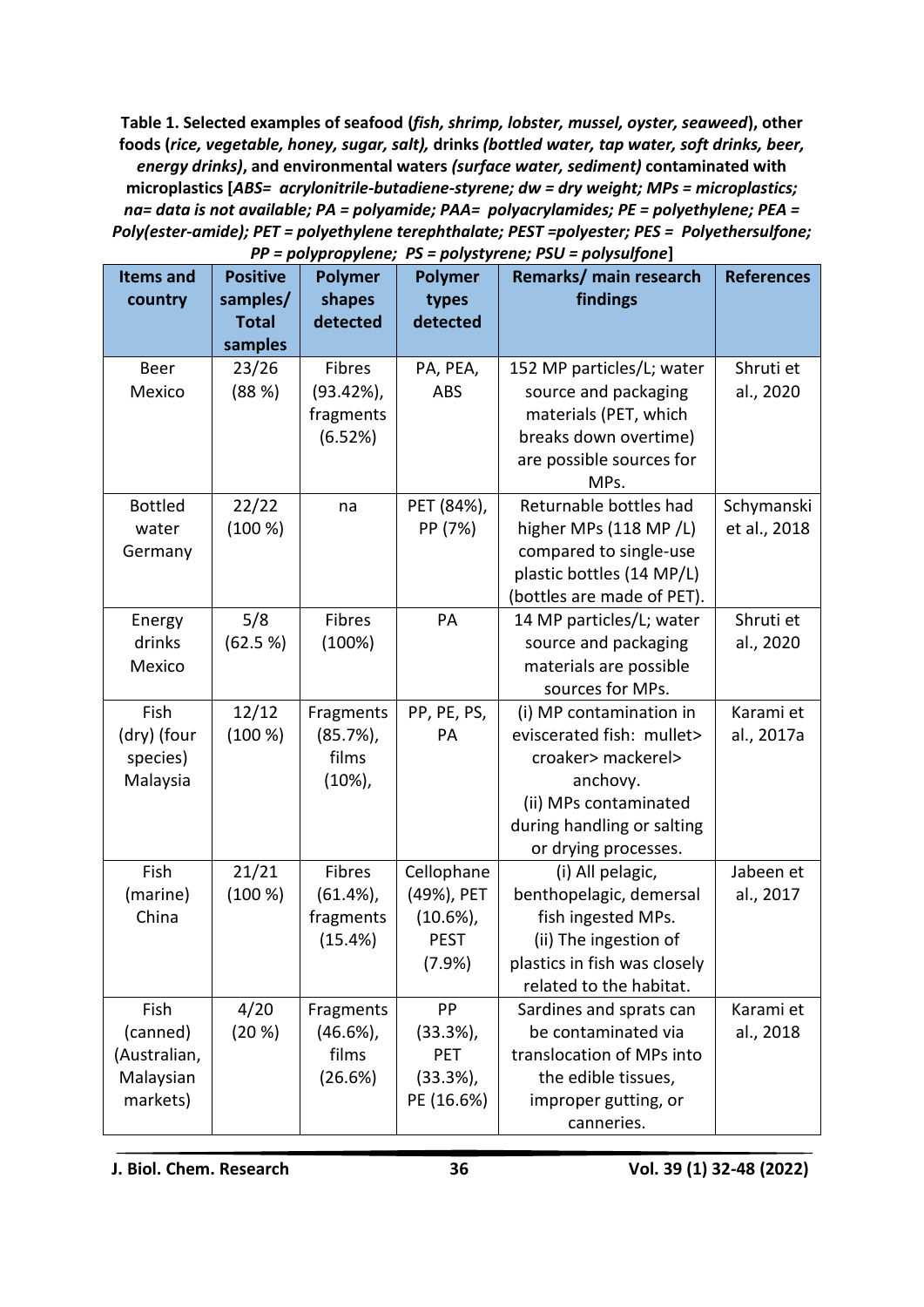| Fruit         | 12/12   | na               | na                           | Apples were most            | Conti et al., |
|---------------|---------|------------------|------------------------------|-----------------------------|---------------|
| (02 species)  | (100%)  |                  |                              | contaminated with MPs:      | 2020          |
| <b>Italy</b>  |         |                  |                              | apple> pear.                |               |
| Honey         | 19/19   | Fibres           | na                           | 87 MP (fibres)/g honey;     |               |
| Germany,      | (100%)  | (95%)            |                              | Possible MPs                | and           |
| France,       |         | fragments        |                              | contamination (airborne,    | Liebezeit,    |
| Italy, Spain, |         | (5%)             |                              | by bees into the hive or    | 2013          |
| Mexico        |         |                  |                              | introduced during honey     |               |
|               |         |                  |                              | collection/ processing).    |               |
| Lobster       | 100/120 | <b>Filaments</b> | PP<br>Filaments ingested can |                             | Murray        |
| (Norwegian    | (83%)   |                  |                              | block different organs of   | and Cowie,    |
| lobster)      |         |                  |                              | the lobster and provide     | 2011          |
| <b>UK</b>     |         |                  |                              | false satiation (no desire  |               |
|               |         |                  |                              | to eat) effects.            |               |
| Milk          | 23/23   | Fibres           | PES, PUS                     | 6.5 MP particles/L:         | Kutralam-     |
| Mexico        | (100%)  | (97.5%),         |                              | Sulfone polymers (PES,      | Muniasamy     |
|               |         | fragments        |                              | PSU) originating from       | et al., 2020  |
|               |         |                  |                              | membrane filters used in    |               |
|               |         |                  |                              | dairy processes.            |               |
| Mussel        | 5/5     | Fibres           | PP                           | Microfibers (as MP) in      | Mathalon      |
| (wild)        | (100%)  |                  |                              | farmed mussels (126.5       | and Hill,     |
| (blue         |         |                  |                              | fibres/mussels) were        | 2014          |
| mussel)       |         |                  |                              | higher than in the wild     |               |
| Canada        |         |                  |                              | mussels (75                 |               |
|               |         |                  |                              | fibres/mussels); farmed     |               |
|               |         |                  |                              | mussels grown on PP lines   |               |
|               |         |                  |                              | released MPs fibres and     |               |
|               |         |                  |                              | caused contamination.       |               |
| Oyster        | 4/12    | Fibres           | na                           | <b>Consumption of MPs</b>   | Rochman       |
| (Pacific      | (33.3%) | (80%)            |                              | contaminated oyster can     | et al., 2015  |
| oyster),      |         |                  |                              | be a health risk to         |               |
| Canada        |         |                  |                              | humans                      |               |
| Rice          | 52/52   | na               | PE, PP, PET                  | (i) MP concentrations in    | Dessi et al., |
| Australia,    | (100%)  |                  |                              | rice differed between       | 2021          |
| India,        |         |                  |                              | washed vs non washed        |               |
| Pakistan,     |         |                  |                              | type.                       |               |
| Thailand      |         |                  |                              | (ii) Washing the rice       |               |
|               |         |                  |                              | reduced the amount of       |               |
|               |         |                  |                              | MPs contamination.          |               |
| Salt          | 12/12   | Fibres           | na                           | <b>Contamination means:</b> | Kosuth et     |
| (USA)         | (100%)  | (99.3%)          |                              | 212 MP particles/kg         | al., 2018     |
|               |         |                  |                              | (range: 46.7 to 806         |               |
|               |         |                  |                              | particles/kg)               |               |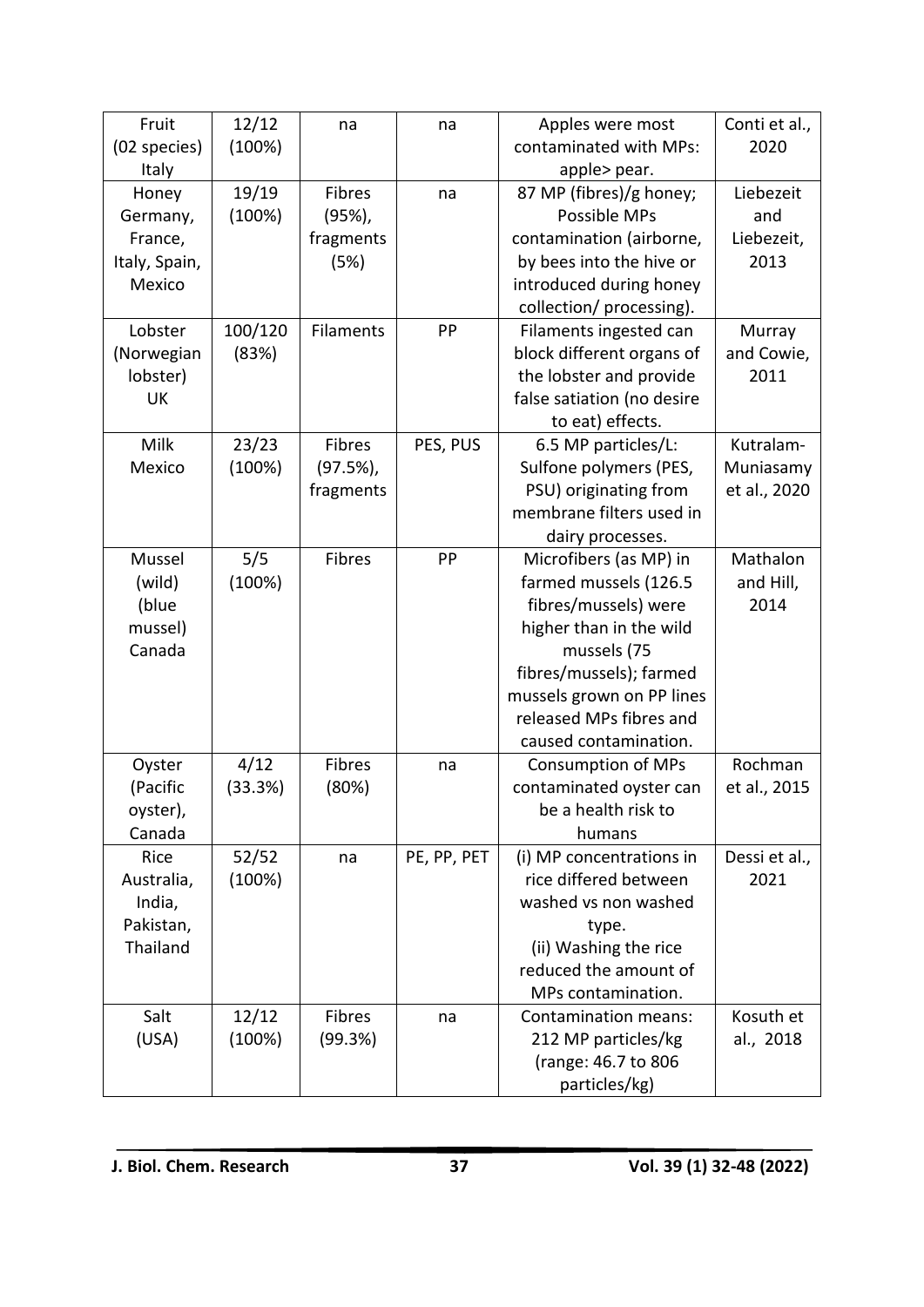| Seaweed       | 23/24   | Fibres    | <b>PEST</b> | The fibres may come from              | Li et al.,     |
|---------------|---------|-----------|-------------|---------------------------------------|----------------|
| (nori)        | (95.8%) | (85.2%)   | $(18.9\%)$  | plastic lines used for the            | 2020           |
| China         |         |           | rayon       | attachment of seaweed                 |                |
|               |         |           | (6.6%), PP  | seedlings.                            |                |
|               |         |           | (4%)        |                                       |                |
| Sediment      | 100%    | Fibres    | Rayon       | 121 MP particles/ kg dw               | Peng et al.,   |
| (Changjiang   |         | (93%)     | $(63.1\%)$  | (mean); synthetic fibres              | 2017           |
| estuary)      |         |           | <b>PEST</b> | (rayon, polyester) in the             |                |
| China         |         |           | (18.5%)     | estuary may come from                 |                |
|               |         |           |             | washing clothes.                      |                |
| Shark fish    | 31/46   | Fibres    | Cellulose,  | MP contamination: starry              | Parton et      |
| (four         | (67%)   | (95%)     | PP, PAA,    | smooth-hound> bull huss>              | al., 2020      |
| species)      |         |           | <b>PEST</b> | small-spotted catshark>               |                |
| UK            |         |           |             | spiny dogfish                         |                |
| Shrimp        | 57/90   | Fibres    | na          | Brown shrimp ingested                 | Devriese et    |
| (brown        | (63%)   | (95.6%)   |             | MPs either accidentally or            | al., 2015      |
| shrimp)       |         |           |             | as a colour preference as             |                |
| Belgium       |         |           |             | 43% of fibres ingested                |                |
|               |         |           |             | were purple-blue.                     |                |
| Soft drinks   | 16/19   | Fibres    | PA, PET,    | 40 MP particles/L.                    | Shruti et al., |
| Mexico        | (84%)   | (100%)    | ABS;        |                                       | 2020           |
| Sugar         | 5/5     | Fibres,   |             | Fibres (mean 217/kg of                | Liebezeit      |
| Germany,      | (100%)  | fragments | na          | sugar) and fragments                  | and            |
| France,       |         |           |             | (32/kg of sugar) were                 | Liebezeit,     |
| Italy, Spain, |         |           |             | found in refined sugars.              | 2013           |
| Mexico        |         |           |             |                                       |                |
| Surface       | 20/21   | Fibres    | Rayon       | 28,000 MP particles/km <sup>2</sup> ; | Lusher et      |
| water         | (95%)   | (95%)     | (30%), PES  | MPs (fibres) may be a                 | al., 2015      |
| Arctic Ocean  |         | fragments | (15%), PA   | breakdown of larger items,            |                |
| Norway        |         | (4.9%     | (15%), PE   | local fishing vessel activity,        |                |
|               |         |           | (5%)        | input of sewage and                   |                |
|               |         |           |             | wastewater from coastal               |                |
|               |         |           |             | areas.                                |                |
| Tap water     | 129/159 | Fibres    | na          | Contamination means: 5.               | Kosuth et      |
| (14)          | (81%)   | (98.3%)   |             | 45 MP particles/L.; USA               | al., 2018      |
| countries)*   |         |           |             | had the highest MPs in tap            |                |
|               |         |           |             | water (9.24 MPs/L).                   |                |
| Tea           | 4/4     | Fibres    | PA          | 11 MP particles/L; clothes,           | Shruti et al., |
| (cold tea)    | (100%)  | (100%)    |             | water used during                     | 2020           |
| Mexico        |         |           |             | production and the plastic            |                |
|               |         |           |             | container could be the                |                |
|               |         |           |             | sources of MPs (fibres)               |                |
| Vegetable     | 24/24   | na        | na          | Carrots were most                     | Conti et al.,  |
| (four         | (100%)  |           |             | contaminated with MPs:                | 2020           |
| species),     |         |           |             | carrot> broccoli> potato>             |                |
| Italy         |         |           |             | lettuce                               |                |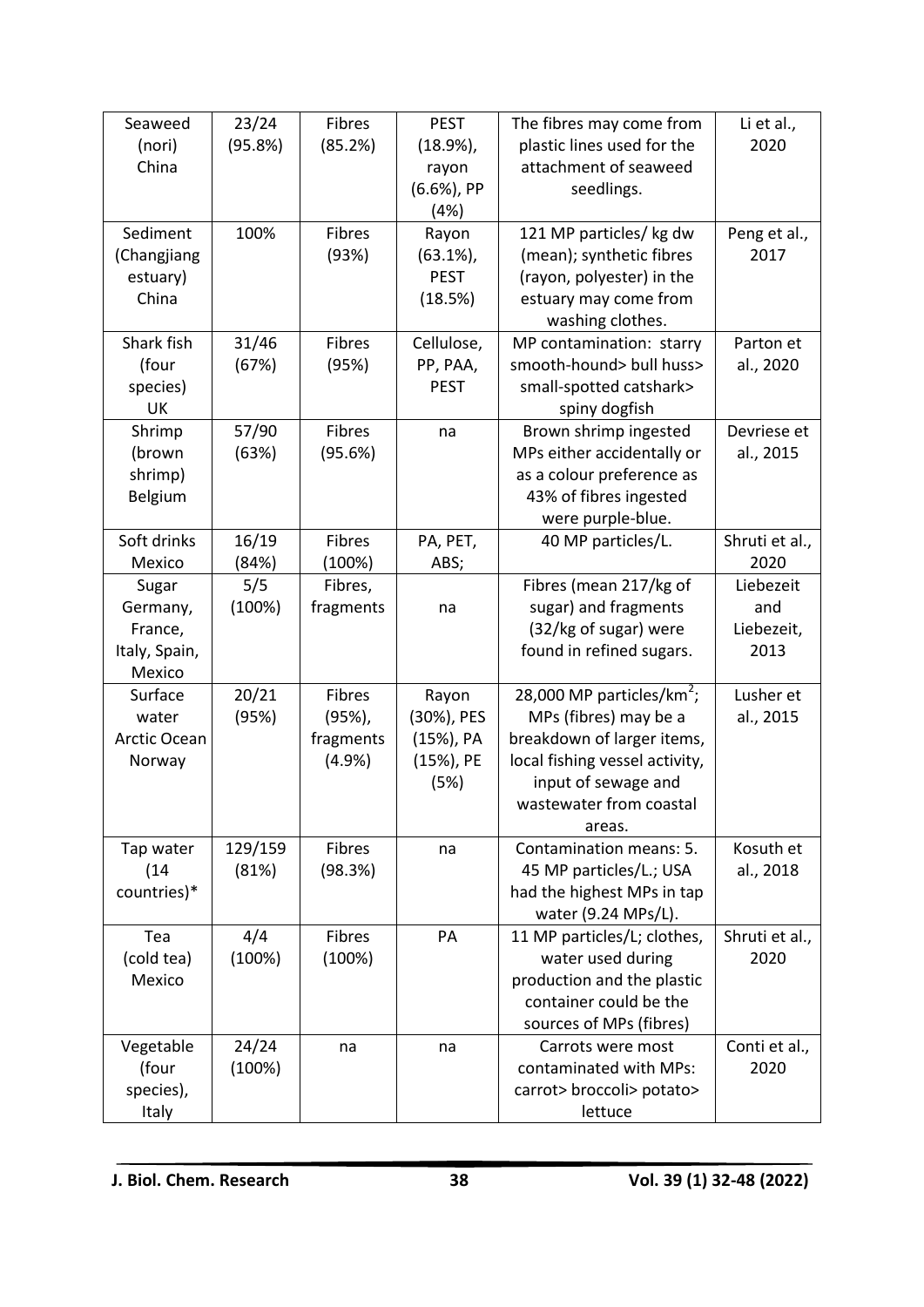**\***14 countries include Cuba, Ecuador, England, France, Germany, India, Indonesia, Ireland, Italy, Lebanon, Slovakia, Switzerland, Uganda, and the USA.

## *Vegetable*

Research carried out in Mexico reveals that 100 % of common vegetables including carrot, broccoli, potato, and lettuce were contaminated with MPs (Conti et al., 2020). Carrots were most contaminated with MPs in the following orders: carrot> broccoli> potato> lettuce. The research demonstrated that MPs are capable to penetrate the seed, root, and leaves of vegetable plants (Dietz and Hertz, 2011). As a consequence of MP contamination, the growth and taste of vegetables can be modified (see also Table 1, Figure 1).

## *Salt*

100% of salt was found contaminated with MPs in several countries. For example, salt from Australia, France, Iran, Japan, Malaysia, New Zealand, Portugal, and South Africa (Karami et al., 2017b), salt from China (Yang et al., 2015), salt from Spain Iñiguez et al., 2017), salt from Turkey (Gündoğdu, 2018) and Salt from the USA (Kosuth et al., 2018). The possible contamination routes are atmospheric deposition of MPs and local contamination of coastal water. Sea salt contamination may demonstrate the extent of MPs pollution in the environment (see also Table 1, Figure 1).

## *Sugar*

Five commercial sugar brands analysed from Germany were found contaminated with MP fibres and fragments. Transparent and coloured fibres (mean 217/kg of sugar) and fragments (32/kg of sugar) were found in refined sugars. In contrast, unrefined cane sugar had higher fibres and fragments (560 number fibres/kg and 540 number of fragments/kg) (Liebezeit and Liebezeit, 2013). The possible routes of MP contamination of sugar are environmental sources as well as material used during sugar processing (see also Table 1, Figure 1).

# *Honey*

Honey from Germany, France, Italy, Spain, and Mexico was found 100 % contaminated with plastic fibres and fragments (Liebezeit and Liebezeit, 2013). Possible MPs contamination of honey is **(a)** airborne MPs, (**b)** transportation of MPs by bees into the hive or **(c)** introduction of MPs during honey collection/ processing (see also Table 1, Figure 1).

# **Drinks**

# *Bottled Water*

A total of 32 bottle water samples from Germany were found contaminated with MPs. MP concentrations were higher with reusable PET bottles (4,889 MPs/L) and less with singl*e-*use PET bottles (2,649 MPs /L). The polymers detected in water bottles were PE, PP, or styrenebutadiene-copolymer (Oßmann et al., 2018). In another study, Schymanski et al., (2018) also reported contamination of 22 bottled water samples (also from Germany) with MPs. The returnable water bottles (118 MP particles/L) had an average of eight times higher of plastic particles than in water from single-use plastic bottles (14 MP particles/L). Polymers detected in returnable water bottles were also higher [PET – 78 %; PP – 7 %; PE – 5 %] compared to single-use plastic bottles [PET – 57 %; PE – 9 %; PP -1 %] (Schymanski et al., 2018).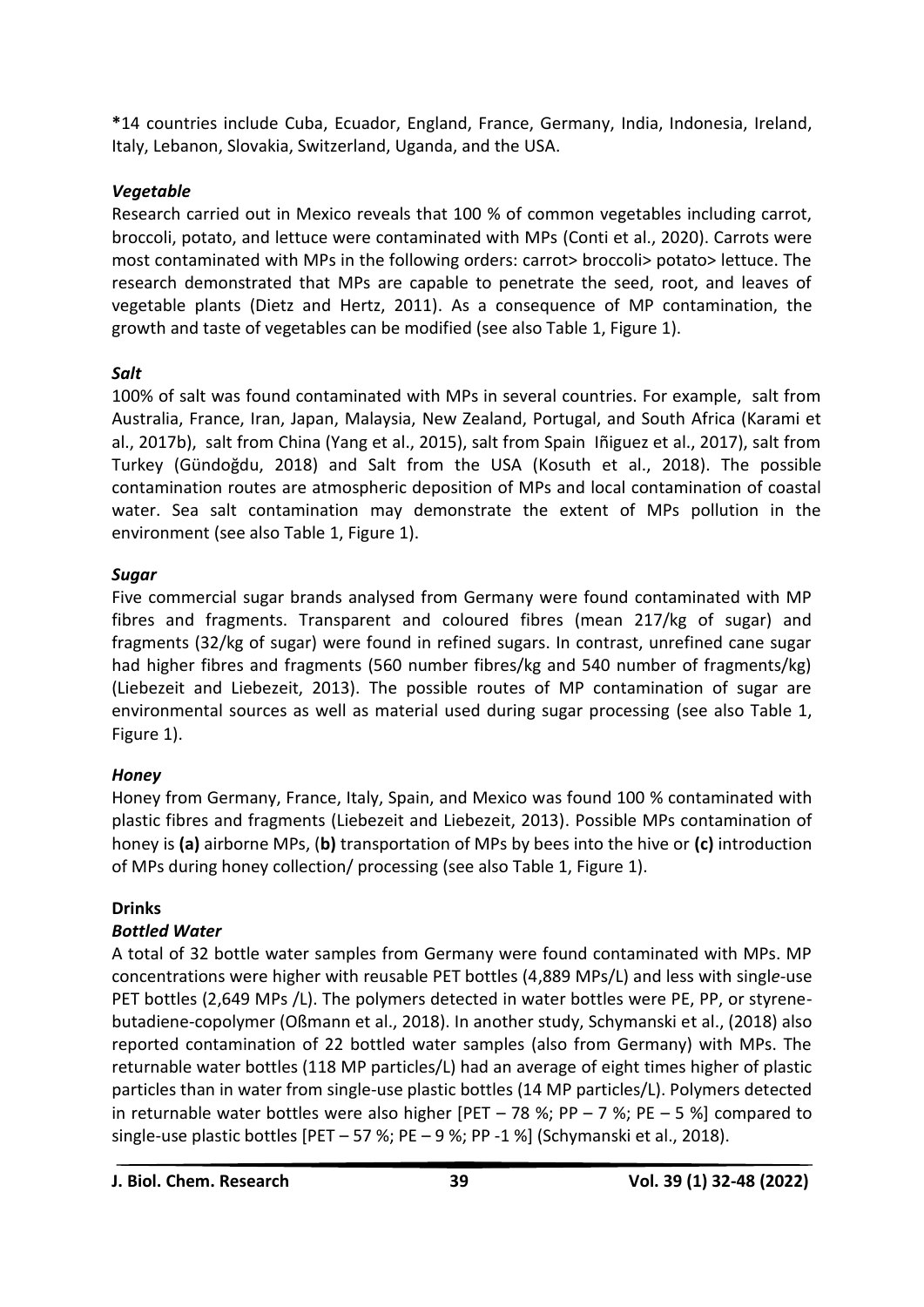The Possible MP contamination sources in water bottles are the bottle cap, the washing machinery, or the other steps during bottle filling process. The returnable bottles are made of PET and the caps are made of PP, which may have resulted in higher PET and PP in returnable bottles (see also Table 1, Figure 1).

# *Tap Water*

Nearly 81% of global tap water samples (159 samples tested) from 14 countries were found contaminated with plastic fibres (mean: 5. 45 MP particles/L) (Kosuth et al., 2018). These 14 countries include Cuba (7.17 MPs/L), Ecuador (4.02 MPs/L), England (7.73 MPs/L), France (1.82 MPs/L), Germany (0.91 MPs/L), India (6.24 MPs/L), Indonesia (3.23 MPs/L), Ireland (1.83 MPs/L), Italy (0 MPs/L), Lebanon (6.64 MPs/L), Slovakia (3.83 MPs/L), Switzerland (2.74 MPs/L), Uganda (3.93 MPs/L), and the USA (9.24 MPs/L). Among all the countries, the USA had the highest MPs in tap water (9.24 MPs/L). Water source (well, surface, snowmelt), regional human population density, and water filtering methods may have caused in differences in MP particles in different countries (see also Table 1, Figure 1).

# *Beer*

100% of beer samples from Germany (Liebezeit and Liebezeit, 2014; Lachenmeier et al., 2015), the USA (Liebezeit and Liebezeit, 2014) and Mexico (Shruti et al., 2020) were reported to be contaminated with MPs. Fibres and fragments were the major polymers by shapes in beers. The contaminant level in beer samples from Mexico was 152 MP particles/L, where 93.42% MPs were fibres (Shruti et al., 2020). The possible contamination routes of MPs in beer are atmospheric deposition, clothing worn by workers and materials used in the beer production process (see also Table 1, Figure 1).

# *Soft Drinks*

About 84 % of soft drink samples (n= 19) were found contaminated with MPs in Mexico (40 MP particles/L) (Shruti et al., 2020). The major polymers in soft drinks by shapes were fibres (100 %) and by types were PA, PET and ABS (acrylonitrile-butadiene-styrene) (see also Table 1, Figure 1).

# *Energy Drinks*

About 62.5% of energy drink samples (n=8) were found contaminated with MPs in Mexico (14 MP particles/L) (Shruti et al., 2020). The major polymers in energy drinks by shapes were fibres (100%) and by types were PA. The water source and packaging materials are possible sources for MPs in energy drinks (see also Table 1, Figure 1).

# *Tea*

Both cold teas from Mexico (Shruti et al., 2020) and tea infusions from Canada were found contaminated with MPs (Hernandez et al., 2019). Polymers detected were PA (Shruti et al., 2020) and nylon and PET (Hernandez et al., 2019). Research results reveal that steeping (soaking) a plastic tea bag at a brewing temperature of 95°C released around 11.6 billion micro-plastics and 3.1 billion nano plastics into a single cup of beverage (Hernandez et al., 2019) (see also Table 1, Figure 1).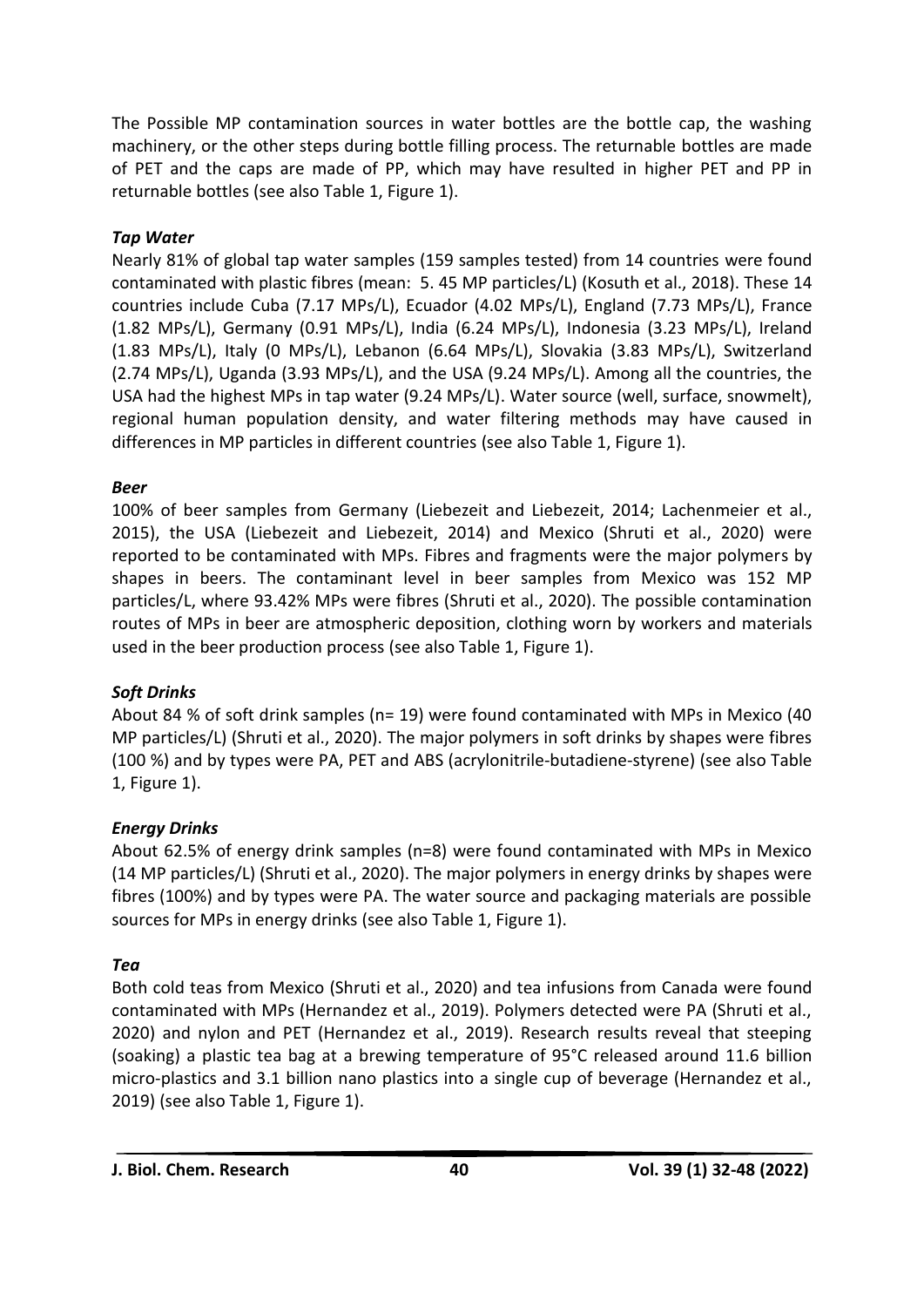## *Milk*

A total of 23 milk samples (22 for adults and 1 for kid) from Mexico were found contaminated with MPs (6.5 MP particles/L) (Kutralam-Muniasamy et al., 2020). Polymers detected by shapes were fibres (97.5 %). Thermoplastic sulfone polymers (polyethersulfone and polysulfone) were common types of MPs detected in milk samples. It is likely that sulfone polymers (PES, PSU) may have originated from membrane filters used in dairy processes (see also Table 1, Figure 1).

# **Environmental Waters**

## *Surface waters*

Plastics can enter or be transported to the aquatic environment through many pathways including the open dumping, urban and stormwater run-off, wastewater treatment discharges, landfill wastes, the release of microfibers during washing of synthetic clothes, discharge of micro-beads from the use of personal care products, and from fishing nets and lines. MP pollutants are widespread and occur in all types of surface waters including creeks, lakes, channels, rivers, estuaries, coasts, oceans, and gyres. Around 80% of plastic pollution in the marine environment originates from land-based sources, while the remainder comes from ocean-based sources (fishing nets, fishing ropes). The increased abundance of MPs was reported in waterways close to larger cities, cities with higher population density and lakes adjacent to horticultural, agricultural, fishing and tourism activities. MP pollutants have reached even the remotest and pristine parts of the world such as in the Arctic Ocean, the Antarctic Ocean, and the Atlantic Ocean. Surface water have been contaminated across the globe including the Arctic, the Antarctica, Australia, Austria, The Bay of Bengal, Canada, China, European coasts, Germany, Great Pacific Garbage Patch (GPGB), Hong Kong, India, Japan, Kenya, Mediterranean Sea, Mongolia, New Zealand, North Atlantic Subtropical Gyre, North Pacific Central Gyre, North Western Pacific, Oceania, Papua New Guinea (PNG), Russia, Qatar, Sri Lanka, South Korea, South Pacific Ocean, Sub-Antarctic, Switzerland, Tibet, the USA, and Vanuatu. There have been more plastics than fish or plankton in various waterways (e.g., the Danube River, Austria; Portuguese coastal waters; and the North Pacific central gyre). Several MP accumulations zones have been identified worldwide, for example, the semi-enclosed basin in the Mediterranean sea and the Great Pacific Garbage Patch (Kibria et al., 2021) (see also Table 1, Figure 1). Plastic debris can affect marine organisms through entanglement, ingestion, suffocation (Gall and Thompson, 2015). Further, MP can not only harm aquatic biota (fish) and but can even cause death. Microplastics are mistaken as food and ingested by various marine organisms including invertebrates (Murray and Cowie, 2011), fishes (Carpenter and Smith, 1972; Davison and Asch, 2011), sea turtles (Lazar and Gracan, 2011), seabirds (Spear et al., 1995) and whales (Tarpley and Marwitz, 1993). In fact, the low-density MP particles (that floats) on the surface (such as PE) can be ingested by pelagic/benthopelagic organisms (Brandao et al., 2011; Wright et al., 2013), whereas high-density MP particles (PVC, PA) that sink in the sediments of the sea can be ingested by demersal/benthic organisms (Brandao et al., 2011; Wright et al., 2013).

# *Sediments*

MP pollutants are widespread and detected in sediments of deep seas, and aquatic habitats adjacent to harbours, high population areas, industries, lagoons, mangroves, tourism areas, shellfish farms, and ship-breaking yards.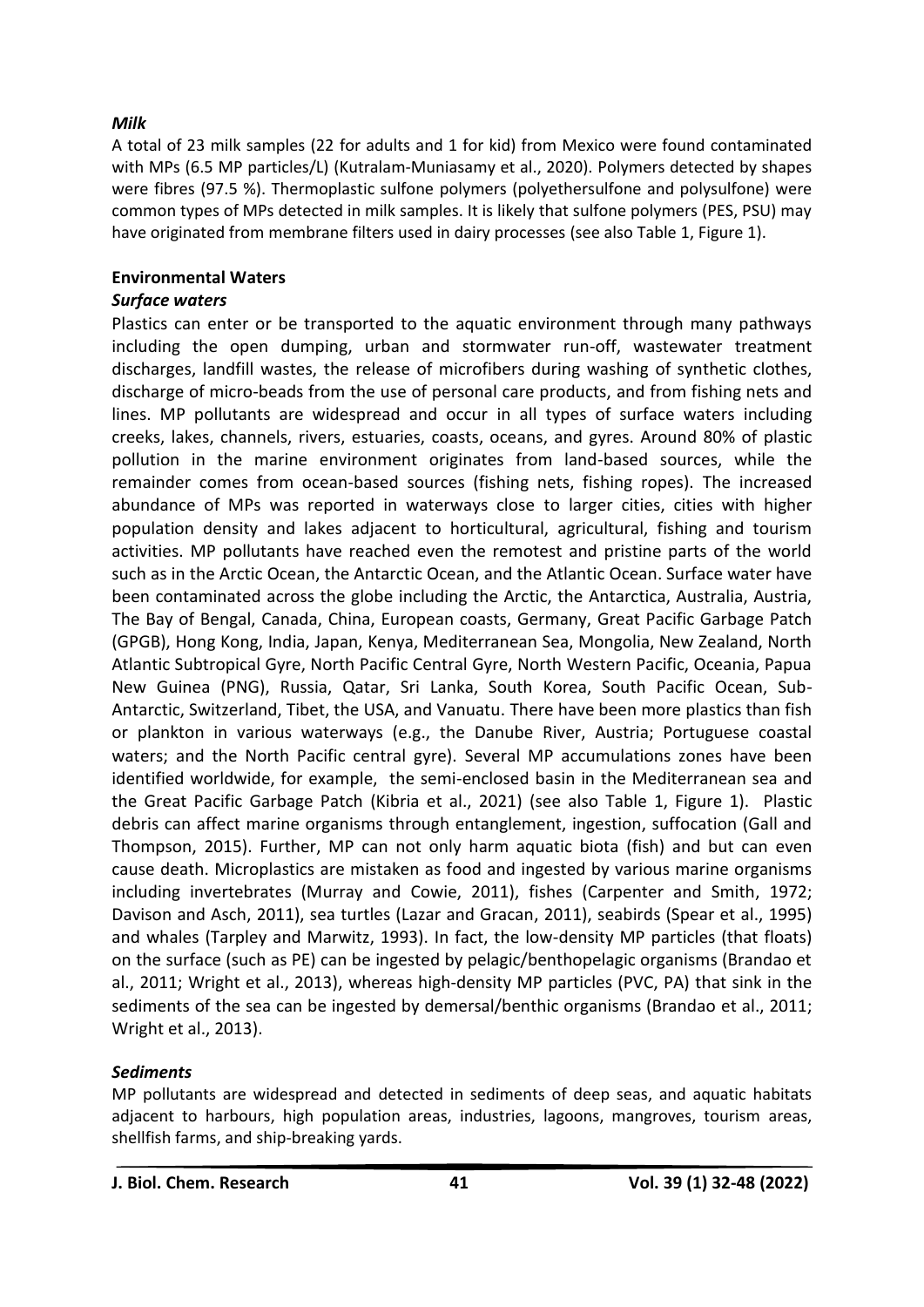Sediments have been contaminated with MPs across the globe including the Arctic Ocean, Bangladesh, Belgium, Black sea, Brazil, Canada, China, Fiji, Germany, Ghana, India, Indian Ocean, Indonesia, Iran, Italy, Japan, Maldives, Netherlands, Norway, Pakistan, Qatar, Russia, Singapore, Slovenia, Solomon Islands, South Africa, Tunisia, UK, Vanuatu, and Vietnam. At some places, MP abundance in sediments reached 64% to 100% of the samples sampled (Kibria et al., 2021). Fish species have been exposed to MPs inadvertently during feeding at the bottom sediments while searching for food. For example, the higher MP concentration was found in demersal fish (bartail flathead, *Platycephalus indicus)* which search their food in the sediment (Abbasi et al., 2018). Sediments are known as major sinks for MPs, where most of the denser and heavier MPs stay. Nonetheless, the high-density MP particles (such as PET) that sink in the sediments of the sea can be ingested by demersal/benthic organisms (Brandao et al. 2011; Wright et al. 2013) (see also Table 1, Figure 1).

## **CONCLUSION**

This article collected, collated, analysed, synthesised, reviewed, interpreted, and documented microplastic contamination of seafood (fish, shrimp, lobster, mussel, oyster, seaweed), other foods (rice, vegetable, honey, sugar, salt), drinks (bottled water, tap water, soft drinks, beer, energy drinks), and environmental waters (surface water, sediment) across the globe (Table 2). It identified the possible routes of MP contamination of seafood, other foods, drinks, and environmental waters.

| <b>Items</b>   | Locations<br>countries<br>where<br>microplastic<br><b>or</b><br>contaminated food, drinks, and environmental waters<br>found                                                                                                                                                                                                                                                                                                                                                                                                                       | References                                                                                     |
|----------------|----------------------------------------------------------------------------------------------------------------------------------------------------------------------------------------------------------------------------------------------------------------------------------------------------------------------------------------------------------------------------------------------------------------------------------------------------------------------------------------------------------------------------------------------------|------------------------------------------------------------------------------------------------|
| Beer           | Germany, the USA, and Mexico                                                                                                                                                                                                                                                                                                                                                                                                                                                                                                                       | Liebezeit<br>and<br>Liebezeit,<br>2014;<br>Lachenmeier et al.,<br>2015; Shruti et al.,<br>2020 |
| <b>Bottled</b> | Germany                                                                                                                                                                                                                                                                                                                                                                                                                                                                                                                                            | Oßmann et al., 2018;                                                                           |
| water          |                                                                                                                                                                                                                                                                                                                                                                                                                                                                                                                                                    | Schymanski et al.,<br>2018                                                                     |
| Energy         | Mexico                                                                                                                                                                                                                                                                                                                                                                                                                                                                                                                                             | Shruti et al., 2020                                                                            |
| drinks         |                                                                                                                                                                                                                                                                                                                                                                                                                                                                                                                                                    |                                                                                                |
| <b>Fishes</b>  | Across the globe including the Arctic Ocean, Atlantic<br>Ocean, Australia, the Baltic Sea, Bangladesh, Belgium,<br>Brazil, Canada, Chile, China, Fiji, France, the Gulf of<br>Mexico, India, Indonesia, Iran, Italy, Japan, Malaysia,<br>the Mediterranean Sea, the Netherlands, North Pacific<br>Central Gyre, North Pacific Sub-tropical Gyre, North<br>Sea, Norway, Portugal, Saudi Arabia, Scotland, South<br>Pacific Sub-tropical Gyre, Spain, Tanzania, Thailand,<br>Turkey, the United Kingdom, the United States of<br>America and Vanuatu | Kibria et al., 2021                                                                            |

| Table 2. Locations or countries where food, drinks and environmental waters have been |
|---------------------------------------------------------------------------------------|
| contaminated with microplastics.                                                      |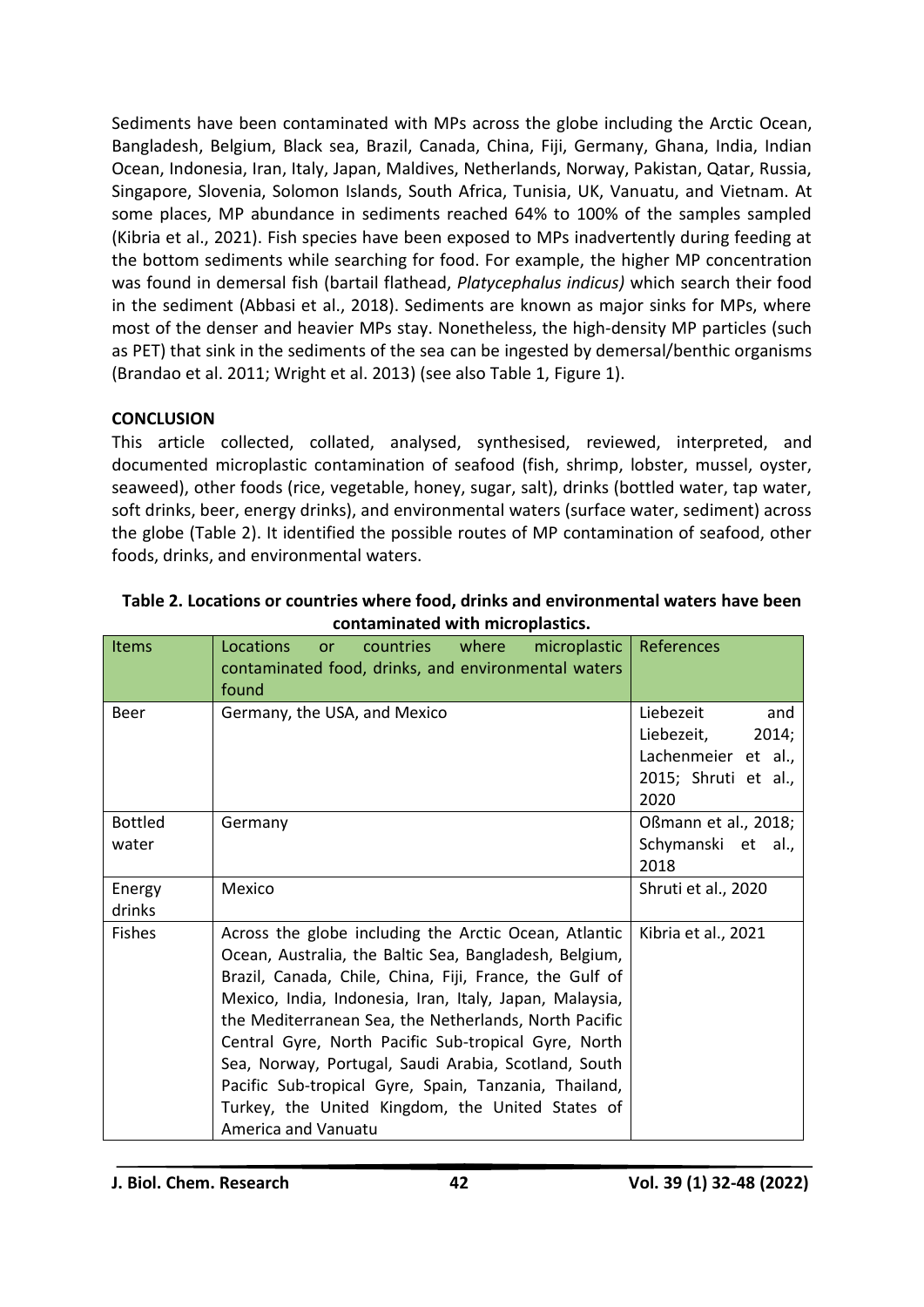| Honey             | Germany, France, Italy, Spain, and Mexico                                                                                                                                                                                                                                                                                                                                                                                                                                                                            | Liebezeit<br>and<br>Liebezeit, 2013                                                                                     |
|-------------------|----------------------------------------------------------------------------------------------------------------------------------------------------------------------------------------------------------------------------------------------------------------------------------------------------------------------------------------------------------------------------------------------------------------------------------------------------------------------------------------------------------------------|-------------------------------------------------------------------------------------------------------------------------|
| Milk              | Mexico                                                                                                                                                                                                                                                                                                                                                                                                                                                                                                               | Kutralam-<br>Muniasamy et al.,<br>2020).                                                                                |
| Rice              | Australia, India, Pakistan, and Thailand                                                                                                                                                                                                                                                                                                                                                                                                                                                                             | Dessì et al., 2021                                                                                                      |
| Salt              | Australia, China, France, Iran, Japan, Malaysia, New<br>Zealand Portugal, South Africa, and Turkey                                                                                                                                                                                                                                                                                                                                                                                                                   | Yang et al., 2015;<br>Iñiguez et al., 2017;<br>Karami<br>et<br>al.,<br>2017b, Gündoğdu,<br>2018; Kosuth et al.,<br>2018 |
| Sediments         | Across the globe including the Arctic ocean,<br>Bangladesh, Belgium, Black sea, Brazil, Canada,<br>China, Fiji, Germany, Ghana, India, Indian ocean,<br>Indonesia, Iran, Italy, Japan, Maldives, Netherlands,<br>Norway, Pakistan, Qatar, Russia, Singapore, Slovenia,<br>Solomon Islands, South Africa, Tunisia, UK, Vanuatu,<br>and Vietnam                                                                                                                                                                        | Kibria et al., 2021                                                                                                     |
| Soft drinks       | Mexico                                                                                                                                                                                                                                                                                                                                                                                                                                                                                                               | Shruti et al., 2020                                                                                                     |
| Sugar             | Germany                                                                                                                                                                                                                                                                                                                                                                                                                                                                                                              | Liebezeit<br>and<br>Liebezeit, 2013                                                                                     |
| Surface<br>waters | Across the globe including the Arctic, Antarctica,<br>Australia, Austria, The Bay of Bengal, Canada, China,<br>European coasts, Germany, Great Pacific Garbage<br>Patch (GPGB), Hong Kong, India, Japan, Kenya,<br>Mediterranean Sea, Mongolia, New Zealand, North<br>Atlantic Subtropical Gyre, North Pacific Central Gyre,<br>North Western Pacific, Oceania, Papua New Guinea<br>(PNG), Russia, Qatar, Sri Lanka, South Korea, South<br>Pacific Ocean, Sub-Antarctic, Switzerland, Tibet, the<br>USA, and Vanuatu | Kibria et al., 2021                                                                                                     |
| Tap water         | Cuba, Ecuador, England, France, Germany, India,<br>Ireland,<br>Indonesia,<br>Italy, Lebanon,<br>Slovakia,<br>Switzerland, Uganda, and the USA                                                                                                                                                                                                                                                                                                                                                                        | Kosuth et al., 2018                                                                                                     |
| Tea               | <b>Mexico and Canada</b>                                                                                                                                                                                                                                                                                                                                                                                                                                                                                             | Hernandez et al.,<br>2019; Shruti et al.,<br>2020                                                                       |
| Vegetables        | Mexico                                                                                                                                                                                                                                                                                                                                                                                                                                                                                                               | Conti et al., 2020                                                                                                      |

# *Seafood*

**Fishes** (both pelagic, demersal) have been found contaminated with MPs across the globe (Table 2). In addition, canned and dry fish, as well as shrimps, lobsters, mussels, oysters, seaweeds were also found contaminated with MPs. As a consequence of MP ingestion by seafood organisms (mistakenly/ or confusing' MP as 'preys or food'),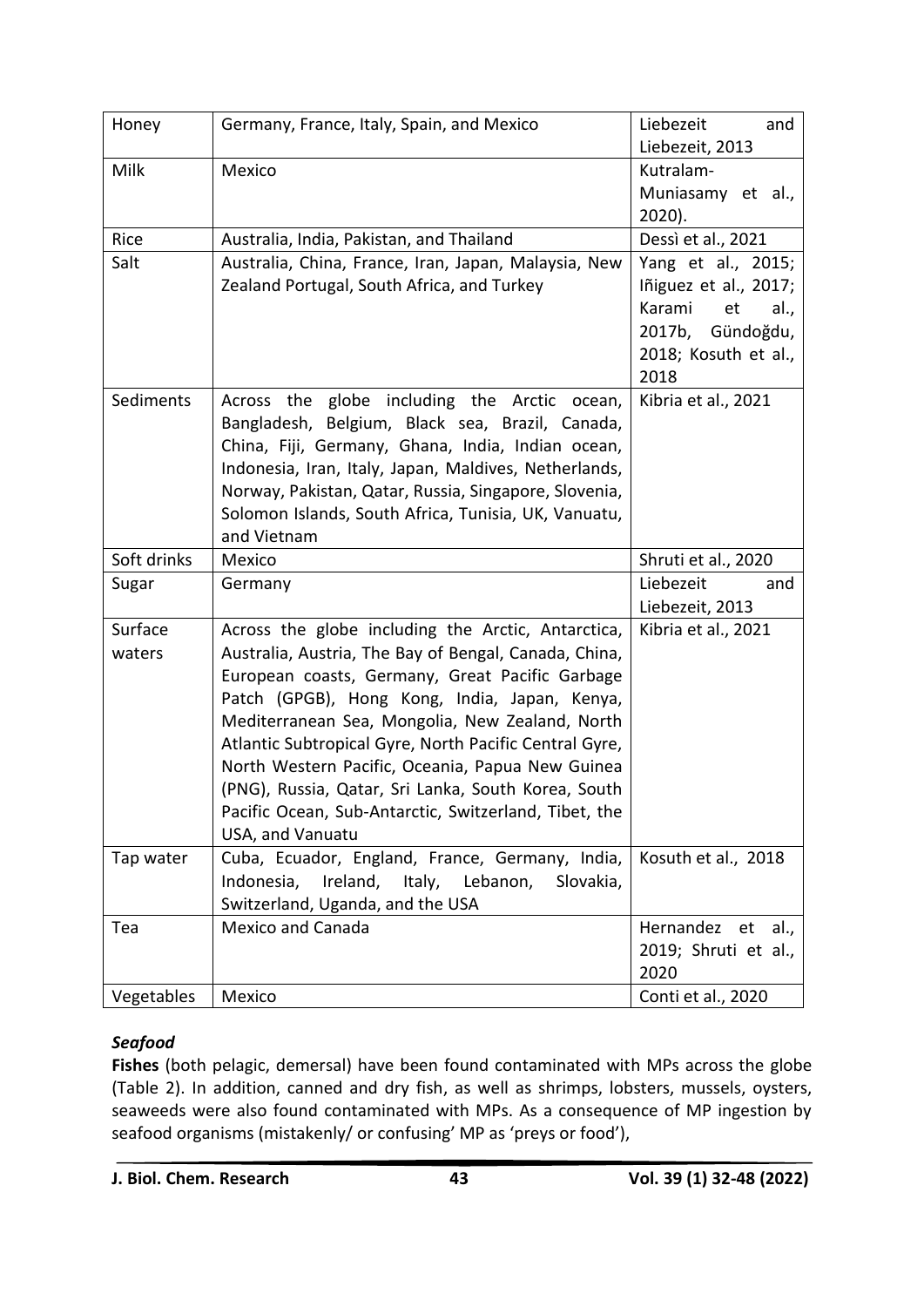it can result in injury, poor growth, and reproduction. There is a likelihood of human exposure to MPs as well as high risks pollutants adsorbed in MPs via the food chain (eating contaminated seafood).

## *Other foods*

**Rice** samples from Australia, India, Pakistan, and Thailand was found contaminated with MPs. MP Concentrations in rice samples differed by the type of rice (instant rice Vs uncooked rice; or the washed Vs unwashed rice). Rice contamination with MPs is a significant threat to food security since rice is the staple food for more than half of the global population. Research carried out in Mexico reveals that 100% of common **vegetables** including carrot, broccoli, potato, and lettuce were contaminated with MPs in the following orders: carrot> broccoli> potato> lettuce. As a consequence of MP contamination, the growth and taste of vegetables may be modified. **Salt** was found contaminated with MPs in several countries including Australia, China, France, Iran, Japan, Malaysia, New Zealand Portugal, South Africa, and Turkey. The possible salt contamination routes are atmospheric deposition of MPs and local contamination of coastal water. Commercial **sugar** from Germany was found contaminated with MP fibres and fragments. The possible sources of MP contamination of sugar are environmental sources as well as the material used during sugar processing. **Honey** from Germany, France, Italy, Spain, and Mexico was found 100% contaminated with plastic fibres and fragments. Possible MPs contamination of honey is a. airborne MPs, transportation of MPs by bees into the hive and introduction of MPs during honey collection/ processing.

## *Drinks*

**Drinking bottled** water samples from Germany were found contaminated with MPs. MP Concentrations were higher with reusable PET bottles and less with single-use PET bottles. The Possible MP contamination sources in water bottles themselves (which is made of polymer PET), the bottle cap (made of polymer PP), the washing machinery, or the other steps during the bottle filling process. Global **tap water** samples from 14 countries were found contaminated with plastic fibres. These 14 countries are Cuba, Ecuador, England, France, Germany, India, Indonesia, Ireland, Italy, Lebanon, Slovakia, Switzerland, Uganda, and the USA. Among all the countries, the USA had the highest MPs in tap water (9.24 MPs/L). Water source (well, surface, snowmelt), regional human population density, and water filtering methods may have caused in differences in MP particles in different countries. **Beer** samples from Germany, the USA and Mexico were reported to be contaminated with MPs. The possible contamination routes of beer are atmospheric deposition, clothing worn by workers, materials used in the beer production process. **Soft drink** samples were found contaminated with MPs in Mexico. **Energy drink** samples were also found contaminated with MPs in Mexico. The water source and packaging materials are possible sources for MPs in energy drinks. Both cold **teas** from Mexico and tea infusions from Canada were found contaminated with MPs. **Milk** samples from Mexico were found contaminated with MPs. It is likely that sulfone polymers (PES, PSU) found may have originated from membrane filters used in dairy processes.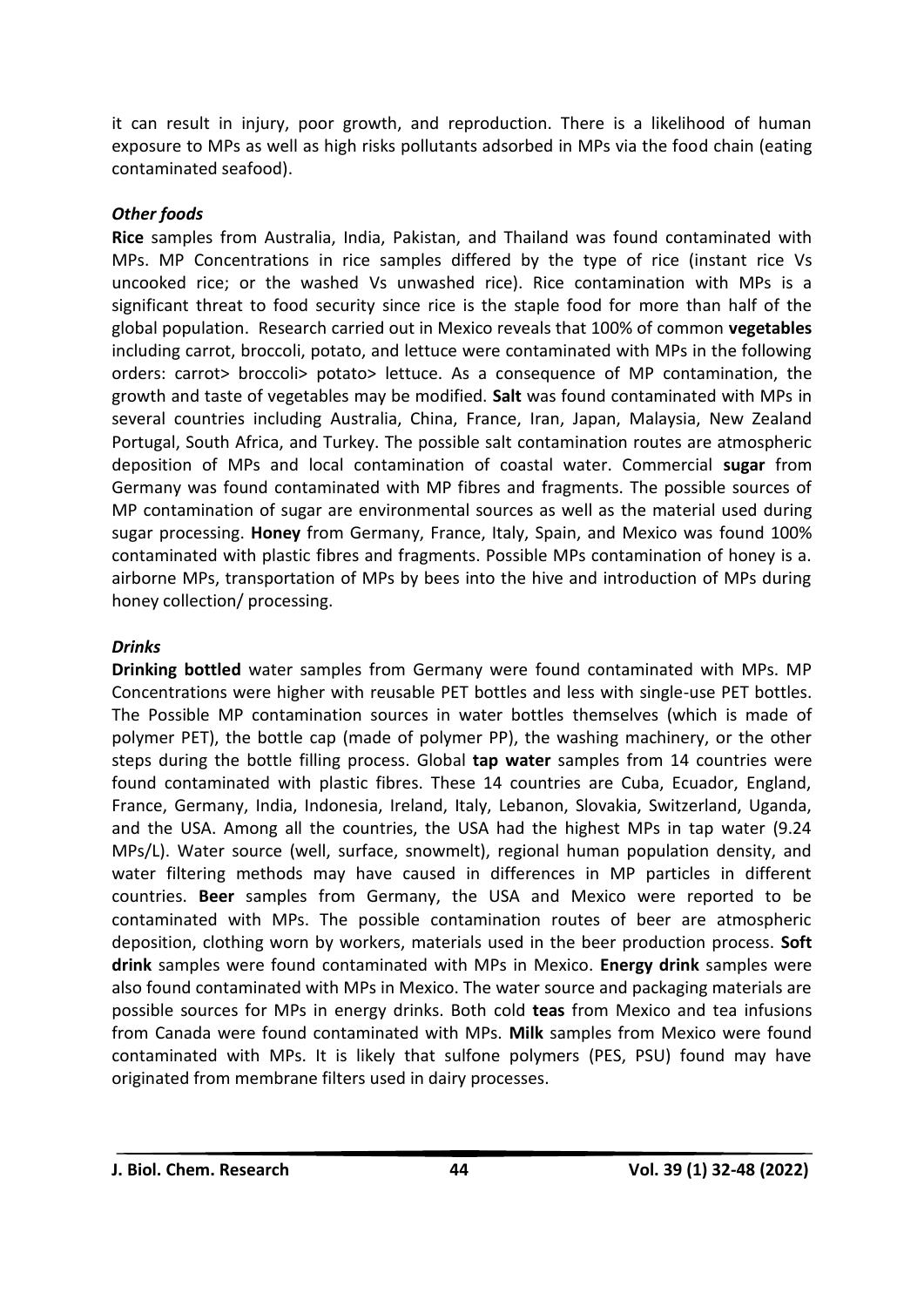#### *Environmental Waters*

MP pollutants are widespread (Table 2) and occur in all types of **surface waters** including creeks, lakes, channels, rivers, estuaries, coasts, oceans, and gyres.

Plastic debris can affect aquatic organisms through entanglement, ingestion, suffocation, harm and even death. Micro-plastics are mistaken as food and ingested by various marine organisms including invertebrates, fishes, sea turtles, seabirds, and whales. MP pollutants are also widespread (Table 2) and detected in **sediments** of deep seas, and aquatic habitats adjacent to harbours, high population areas, industries, lagoons, mangroves, tourism areas, shellfish farms, and ship-breaking yards. Fish species have been exposed to MPs inadvertently during feeding at the bottom sediments while searching for food.

## *Overall*

MP contaminant levels varied from 20 % in canned fish to 100 % in a number of food and drink samples (including beer, bottled water, carrot, cold tea, dried fish, fruit, fresh fish, honey, milk, mussel, rice, salt, sediment, surface water, and sugar) (Figure 1). In most food, drinks and environmental waters, fibres were the dominant MPs detected (Table 1). This article confirmed that MP is an emerging global threat to food and water security. Apart from the threat and risk posed on seafood, other foods, drinks, and environmental waters, MP can threaten the global climate by increasing greenhouse gas emissions ( $CO<sub>2</sub>$ , CH<sub>4</sub>) from plastic waste (see Kibria 2021a) and undermine achieving the UN sustainable development goals (Kibria, 2021b). Therefore, attempts should be made to curb the proliferation of plastic pollution by phasing out its use in consumer goods.

## **ACKNOWLEDGEMENTS**

The concept/idea, data collection, collation, analysis and interpretation and a draft of the manuscript were done by the principal author (Golam Kibria/GK). The paper is based on GKs previous research on plastic pollution in Australia and overseas while working as an environmental and pollution scientist/specialist. The co-authors (Dayanthi Nugegoda and A.K. Yousuf Haroon) reviewed and made constructive comments on the draft manuscript.

## **REFERENCES**

- **Abbasi, S., Soltani, N., Keshavarzi, B., et al. (2018).** Micro-plastics in different tissues of fish and prawn from the Musa Estuary, Persian Gulf. *Chemosphere*. 205, 80–87. [https://doi.org/10.1016/j. chemosphere.2018.04.076](https://doi.org/10.1016/j.%20chemosphere.2018.04.076)
- **Brandao, M.L., Braga, K.M. and Lunque, J.L. (2011).** Marine debris ingestion by Magellanic penguins, *Spheniscus magellanicus* (Aves: Sphenisciformes), from the Brazilian coastal zone. *Mar. Poll. Bull.* 62, 2246-2249.
- **Browne, M.A., Dissanayake, A., Galloway, T.S., et al. (2008).** Ingested microscopic plastic translocates to the circulatory system of the mussel, *Mytilus edulis*. *Environ. Sci. Techn*. 42 (13), 5026–5031.<http://dx.doi.org/10.1021/es800249a>
- **Calpe (2006).** Rice International Commodity Profile. FAO, Markets and Trade Division. [\(http://www.fao.org/economic/est/publications/rice-publications/en/\)](http://www.fao.org/economic/est/publications/rice-publications/en/).
- **Carpenter, E. and Smith, K. (1972).** Plastics on the Sargasso Sea surface. Science 175, 1240−1241.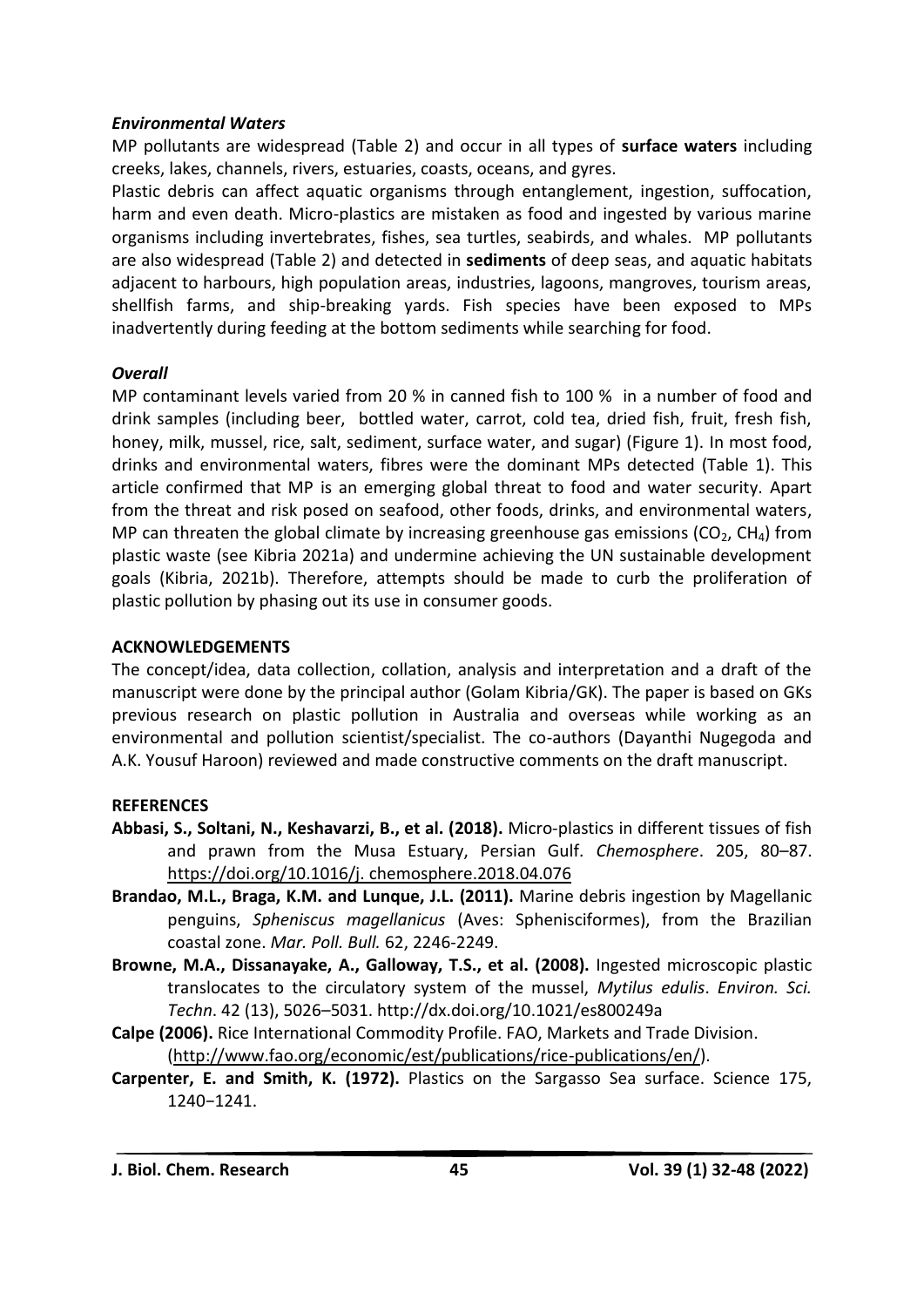- **Conti, O.G., Ferrante, M., Banni, M., Favara, C. et al. (2020).** Micro- and nano-plastics in edible fruit and vegetables. The first diet risks assessment for the general population. *Environ. Res.* 187, 109677 [https://doi.org/10.1016/j.envres.2020.109677.](https://doi.org/10.1016/j.envres.2020.109677)
- **Davison, P. and Asch, R. (2011).** Plastic ingestion by mesopelagic fishes in the North Pacific Subtropical, *Gyre. Mar. Ecol. Prog. Ser.* 432, 173−180.
- **Dessì, C., Okoffo, E.D., O'Brien, J.W. et al. (2021).** Plastics contamination of store-bought rice. *J. Haz. Mat*. 416, 125778. doi: 10.1016/j.jhazmat.2021.125778. Epub, 3.
- **Devriese, L.I., Van de Meulen, M.D., Maes, T. et al. (2015).** Micro-plastic contamination in brown shrimp (*Crangon crangon*, Linnaeus 1758) from coastal waters of the southern North Sea and channel area. *Mar. Poll. Bull.* 98 179–187.
- **Dietz, K.J. and Herth, S. (2011).** Plant nanotoxicology. *Trends Plant Sci.* 16 (11), 582–589. [https://doi.org/10.1016/j.tplants.2011.08.003. 2011.](https://doi.org/10.1016/j.tplants.2011.08.003.%202011)
- **Gall, S.C. and Thompson, R.C. (2015).** The impact of debris on marine life. *Mar. Poll. Bull.* 92, 170–179.
- **Gundoğdu, S. and Cevik, C. (2017).** Micro- and meso-plastics in Northeast Levantine coast of Turkey: The preliminary results from surface samples. *Mar. Poll. Bull.* 118, 341–347.
- **Hernandez, L.M., Xu, E.G., Larsson, H.C.E., Tahara, R., Maisuria, V.B. and Tufenkji, N. (2019).** Plastic teabags release billions of micro-particles and nanoparticles into tea. *Environ. Sci. Technol.* 53 (21), 12300–12310. <https://doi.org/10.1021/acs.est.9b02540>
- **Iñiguez, M.E., Conesa, J.A. and Fullana, A. (2017).** Micro-plastics in Spanish table salt. *Sci. Rep.* 7, 8620.
- **Jabeen, K., Su, L., Li, J. et al. (2017).** Micro-plastics and meso-plastics in fish from coastal and fresh waters of China. *Enviro. Poll.* 221, 141–149.
- **Karami, A., Golieskardi, A., Ho, Y.B. et al (2017a).** Micro-plastics in eviscerated flesh and excised organs of dried fish. *Sci. Rep.* 7 5473. doi: 10.1038/s41598-017-05828-6.
- **Karami, A., Golieskardi, A., Choo C.K. et al. (2017b).** The presence of micro-plastics in commercial salts from different countries. *Sci. Rep.* 7, 46173.
- **[Karami, A.](https://www.ncbi.nlm.nih.gov/pubmed/?term=Karami%20A%5BAuthor%5D&cauthor=true&cauthor_uid=28898945), [Golieskard,](https://www.ncbi.nlm.nih.gov/pubmed/?term=Golieskardi%20A%5BAuthor%5D&cauthor=true&cauthor_uid=28898945) A., [Choo,](https://www.ncbi.nlm.nih.gov/pubmed/?term=Choo%20CK%5BAuthor%5D&cauthor=true&cauthor_uid=28898945) C.K., et al. (2018).** Micro-plastic and meso-plastic contamination in canned sardines and sprats. *[Sci. Total Environ.](https://www.ncbi.nlm.nih.gov/pubmed/28898945)* 612, 1380-1386.
- **Kibria, G. (2017).** Plastic waste and plastic pollution A Threat to All Nations. DOI: 13140/RG.2.2.11169.51048 https://www.researchgate.net/publication/319391174 Plastic\_Waste\_Plastic\_Pollut [ion,A\\_Threat\\_to\\_All\\_Nations#:~:text=Plastic%20pollution%20threatens%20the%20gl](https://www.researchgate.net/publication/319391174_Plastic_Waste_Plastic_Pollution,A_Threat_to_All_Nations#:~:text=Plastic%20pollution%20threatens%20the%20global,an%20increase%20in%20global%20temperature)

[obal,an%20increase%20in%20global%20temperature.](https://www.researchgate.net/publication/319391174_Plastic_Waste_Plastic_Pollution,A_Threat_to_All_Nations#:~:text=Plastic%20pollution%20threatens%20the%20global,an%20increase%20in%20global%20temperature)

**Kibria, G. (2018).** Plastic pollution- sources, global production, global "hotspots", Impacts on biodiversity & seafood; Adsorption of organic & inorganic chemicals, and mitigation. DOI: 10.13140/RG.2.2.35028.24967/3

https://www.researchgate.net/publication/327230697 Presentation Plastic Polluti [on,Sources\\_Global\\_Production\\_Global\\_Hotspots\\_Impacts\\_on\\_Biodiversity\\_Seafood](https://www.researchgate.net/publication/327230697_Presentation_Plastic_Pollution,Sources_Global_Production_Global_Hotspots_Impacts_on_Biodiversity_SeafoodAdsorption_of_Organic_Inorganic_Chemicals_and_Mitigation) Adsorption of Organic Inorganic Chemicals and Mitigation

**Kibria, G. (2021a).** The connection between plastic pollution and climate change. DOI: 10.13140/RG.2.2.15502.48966/4 https://www.researchgate.net/publication/355493472 The connection between p lastic pollution and climate change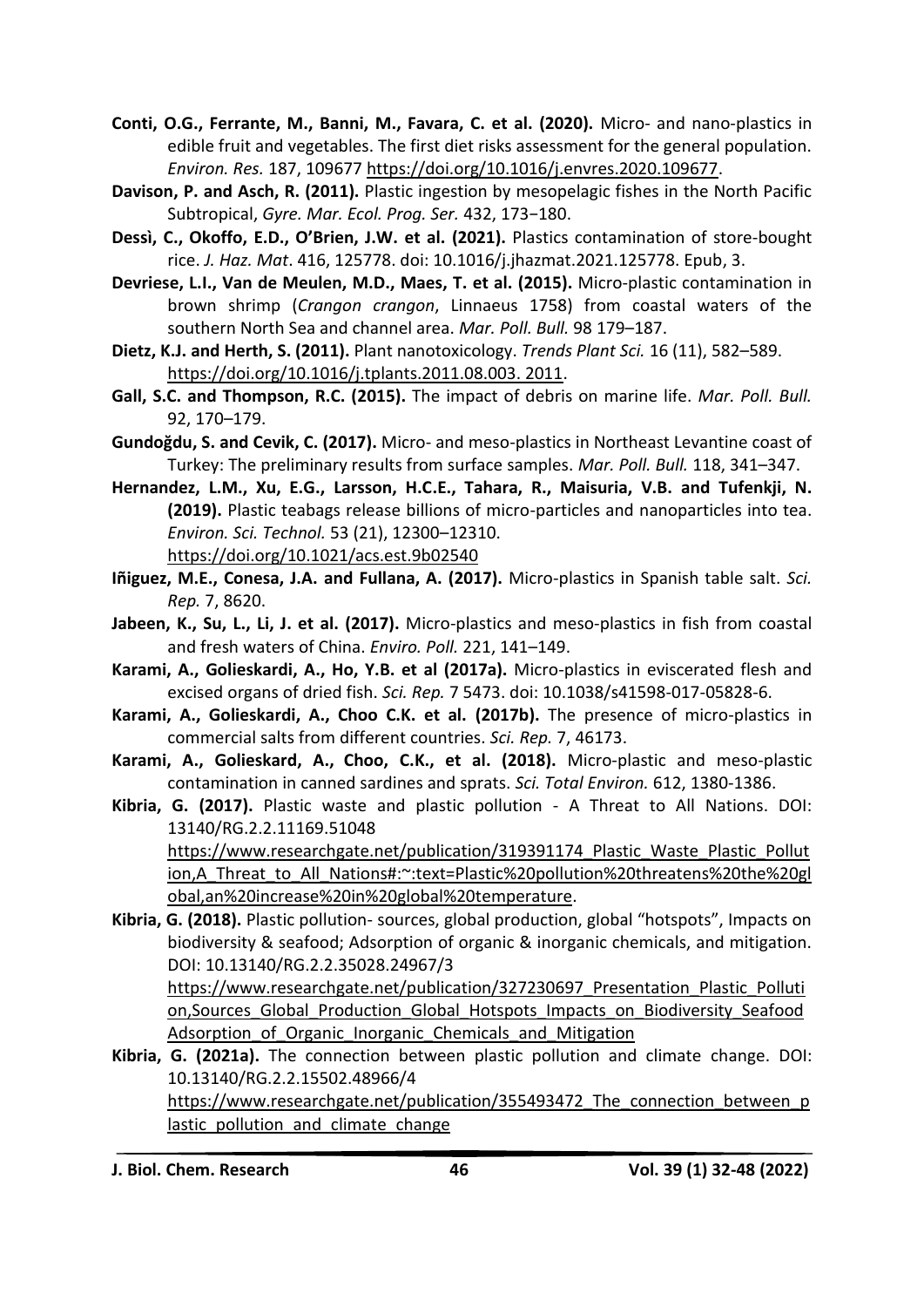- **Kibria, G. (2021b).** Plastic pollution undermines achieving the UN sustainable development goals. DOI: 10.13140/RG.2.2.16162.76485/3
- **Kibria, G., Haroon, A.K.Y., Rose, G., Hossain, M.M. and Nugegoda, D. (2021a).** Pollution risks, impacts and management. Social, economic, and environmental perspectives. 833 pages. Scientific Publishers. ISBN: 978-93-89184-96-9. DOI: 10.13140/RG.2.2.35056.79362 [https://www.researchgate.net/publication/349669182\\_Book\\_Pollution\\_Risks\\_Impac](https://www.researchgate.net/publication/349669182_Book_Pollution_Risks_Impacts_Management_Social_Economic_and_Environmental_Perspectives_833_pages)

ts Management Social Economic and Environmental Perspectives 833 pages

- **Kibria, G., Nugegoda, D., Rose, G. and Haroon, A.K.Y. (2021b).** Climate change impacts on pollutants mobilization and interactive effects of climate change and pollutants on toxicity and bioaccumulation of pollutants in estuarine and marine biota and linkage to seafood security. *Mar. Poll. Bull.* 167, 112364.
- **Kosuth, M., Mason, S.A. and Wattenburg, E.V. (2018).** Anthropogenic contamination of tap water, beer, and sea salt. *PLoS One* 13 (4), e0194970. https://doi.org/10.1371/journal.pone.0194970.
- **Kutralam-Muniasamy, G., Pèrez-Guevara, F., Elizalde-Martìnez, I. and Shruti, V.C. (2020).**  Branded milks–are they immune from micro-plastics contamination? *Sci. Total Environ.* 714, 136823.
- **Lachenmeier, D.W., Kocareva, J., Noack, D. and Kuballa, T. (2015).** Micro-plastic identification in German beer-an artefact of laboratory contamination? *Deutsche Lebensmittel-Rundschau* 111 (10), 437–4.
- **Lazar, B. and Gracan, R. (2011).** Ingestion of marine debris by loggerhead sea turtles, *Caretta caretta*, in the Adriatic Sea. *Mar. Poll. Bull.* 62, 43−47.
- **Lessy, M.R. and Sabar, M. (2021).** Micro-plastics ingestion by Skipjack tuna (Katsuwonus pelamis) in Ternate, North Maluku – Indonesia. IOP Conf. Series: *Materials Sci. Engineering.* 1125, 012085.
- **Liebezeit, G. and Liebezeit, E. (2013).** Non-pollen particulates in honey and sugar. Food Additives and Contaminants Part A Chem. *Anal. Control Expo. Risk Assess* 30(12), 2136–2140.
- **Liebezeit, G. and Liebezeit, E. (2014).** Synthetic particles as contaminants in German beers. *Food Addit. Contam.* Part A Chem. *Anal. Control Expo. Risk Assess.* 31 (9), 1574–1578.
- **Li, Q., Feng, Z., Zhang, T. et al. (2020).** Micro-plastics in the commercial seaweed nori. J. Haz. Mat. 388, 122060.
- **Lusher, A., Tirelli, V., O'Connor, L. and Officer, R. (2015).** Micro-plastics in Arctic polar waters: the first reported values of particles in surface and sub-surface samples. Scientific Reports 5: 14947; doi: 10.1038/srep14947.
- **Mathalon, A. and Hill, P. (2014).** Microplastic fibers in the intertidal ecosystem surrounding Halifax Harbor, *Nova Scotia. Mar. Poll. Bull.* 81, 69−79.
- **Murray, F. and Cowie, P.R. (2011).** Plastic contamination in the decapod crustacean, *Nephrops norvegicus* (Linnaeus, 1758). *Mar. Poll. Bull.* 62 (6), 1207-1217.
- **Oßmann, B.E., Sarau, G., Holtmannspötter, H., Pischetsrieder, M., Christiansen, S.H. and Dicke, W. (2018).** Small-sized microplastics and pigmented particles in bottled mineral water. *Water Res.* 14 (1), 307–316.